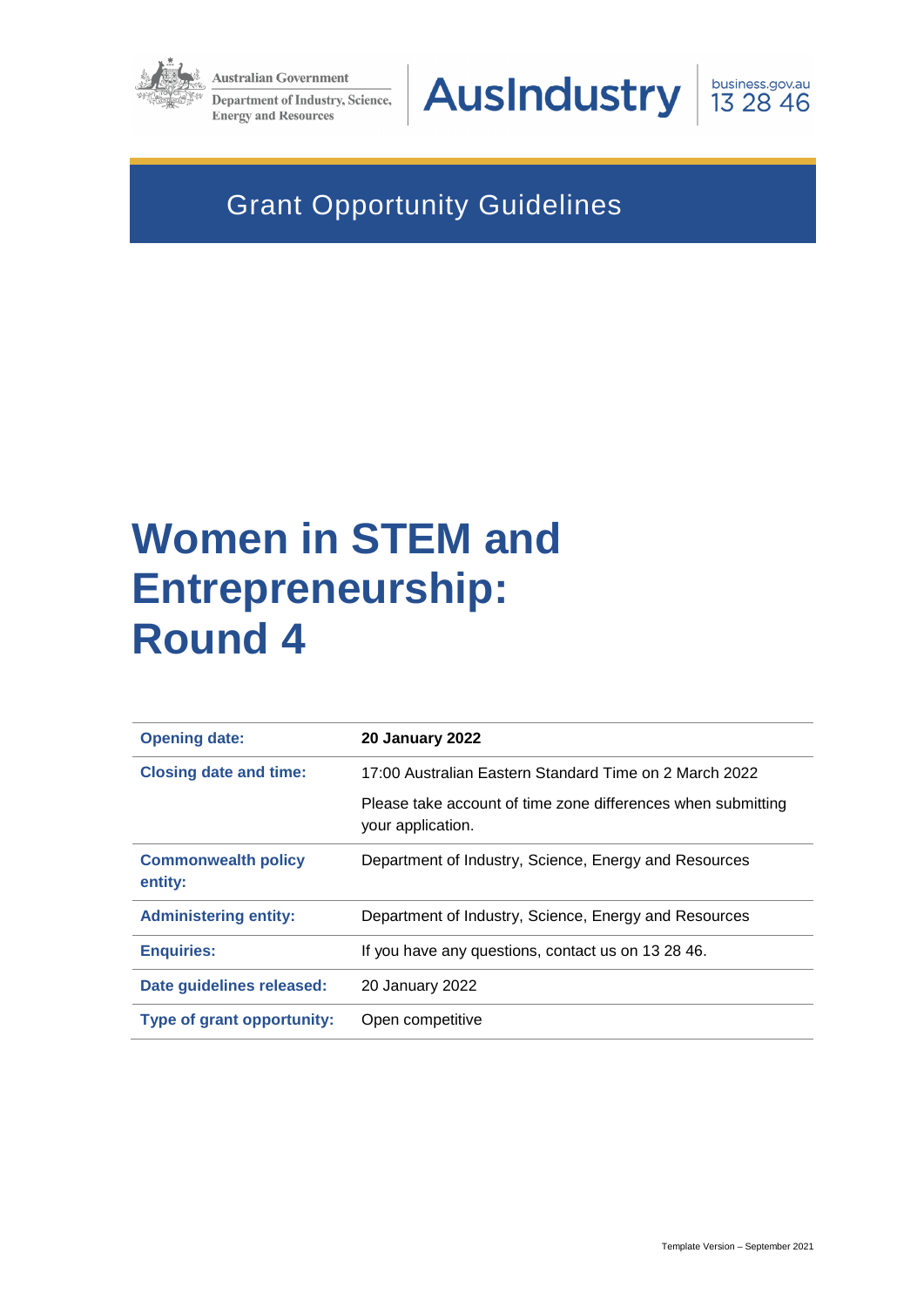## **Contents**

| 1. |       |                                                                         |  |
|----|-------|-------------------------------------------------------------------------|--|
| 2. |       |                                                                         |  |
|    | 2.1   | About the Women in STEM and Entrepreneurship Round 4 Grant Opportunity7 |  |
|    |       |                                                                         |  |
|    | 3.1.  |                                                                         |  |
|    | 3.2.  |                                                                         |  |
| 4. |       |                                                                         |  |
|    | 4.1.  |                                                                         |  |
|    | 4.2.  |                                                                         |  |
|    | 4.3.  |                                                                         |  |
| 5. |       |                                                                         |  |
|    | 5.1.  |                                                                         |  |
|    | 5.2.  |                                                                         |  |
| 6. |       |                                                                         |  |
|    | 6.1.  |                                                                         |  |
|    | 6.2.  |                                                                         |  |
|    | 6.3.  |                                                                         |  |
| 7. |       |                                                                         |  |
|    | 7.1.  |                                                                         |  |
|    | 7.2.  |                                                                         |  |
|    | 7.3.  |                                                                         |  |
| 8. |       |                                                                         |  |
|    | 8.1.  |                                                                         |  |
| 9. |       |                                                                         |  |
|    |       |                                                                         |  |
|    |       | 16                                                                      |  |
|    | 10.2. |                                                                         |  |
|    | 10.3. |                                                                         |  |
|    |       |                                                                         |  |
|    | 10.4. |                                                                         |  |
|    | 10.5. |                                                                         |  |
|    |       |                                                                         |  |
|    |       |                                                                         |  |
|    | 12.1. |                                                                         |  |
|    | 12.2. |                                                                         |  |
|    |       |                                                                         |  |
|    |       |                                                                         |  |
|    |       |                                                                         |  |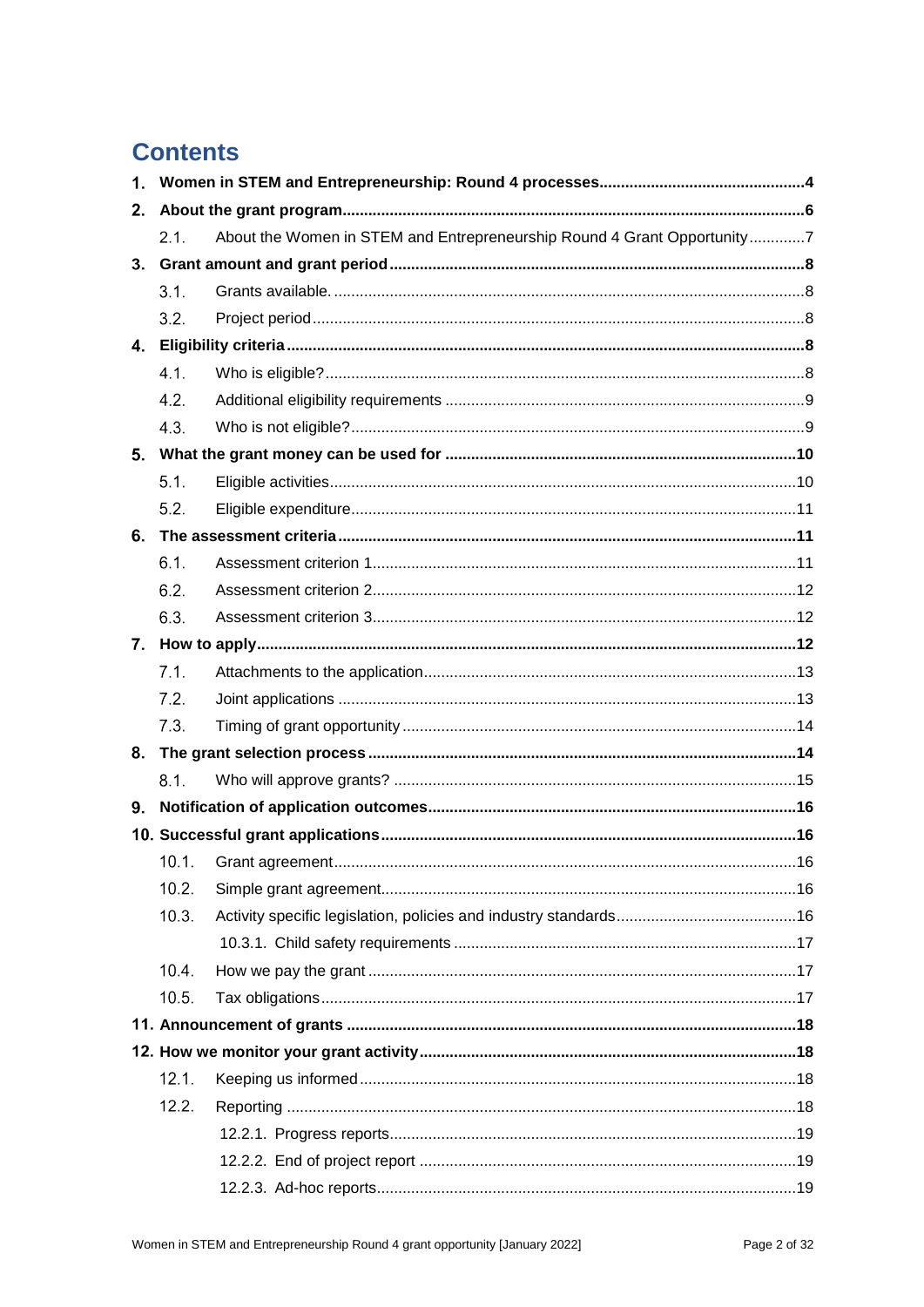| 12.3. |  |  |
|-------|--|--|
| 12.4. |  |  |
| 12.5. |  |  |
| 12.6. |  |  |
| 12.7. |  |  |
|       |  |  |
| 13.1. |  |  |
| 13.2. |  |  |
|       |  |  |
|       |  |  |
|       |  |  |
|       |  |  |
| 13.3. |  |  |
| 13.4. |  |  |
| 13.5. |  |  |
|       |  |  |
|       |  |  |
|       |  |  |
|       |  |  |
|       |  |  |
|       |  |  |
|       |  |  |
|       |  |  |
|       |  |  |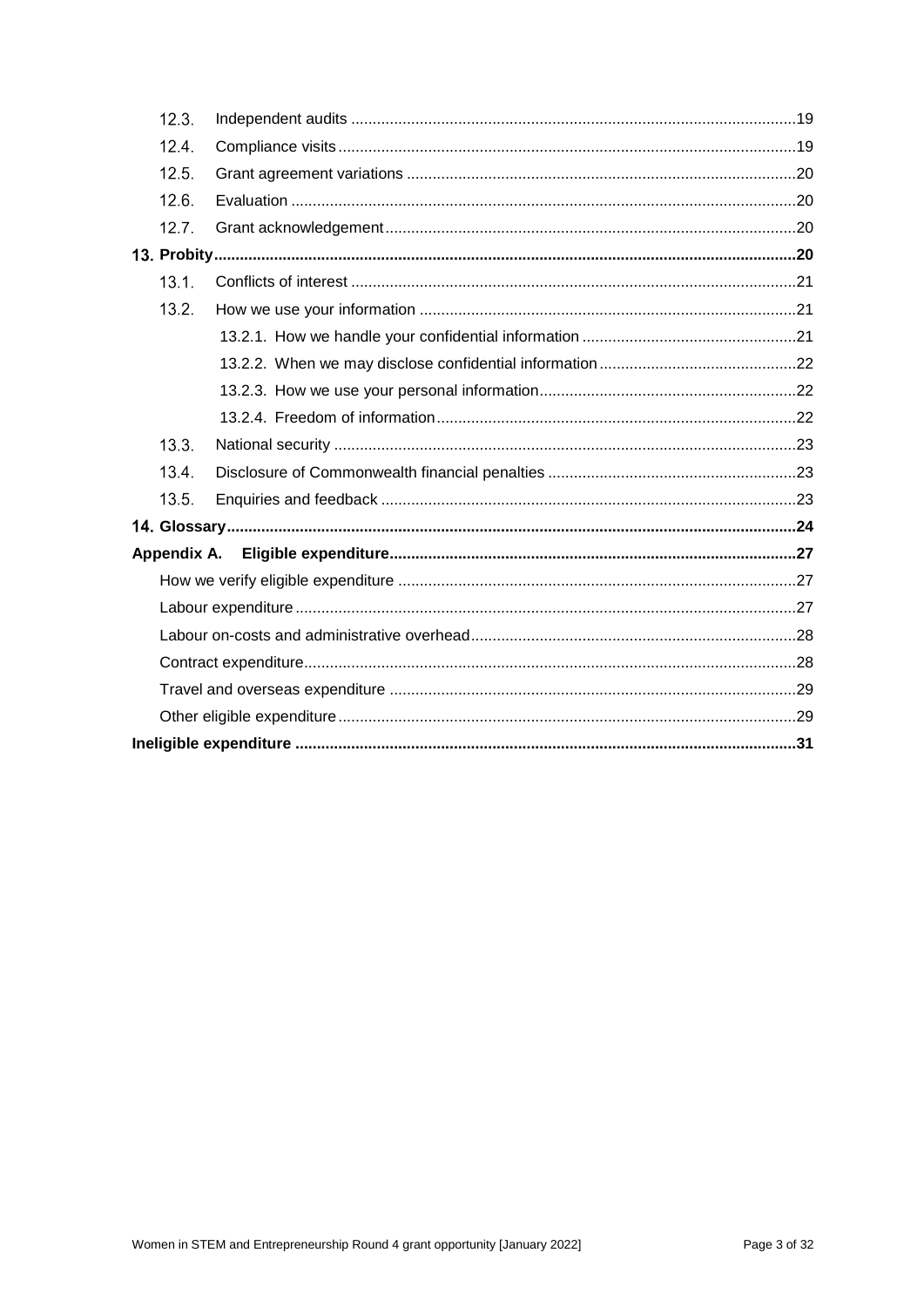#### Women in STEM and Entrepreneurship: Round 4  $1.$ processes

#### **The Inspiring Australia Science Engagement Program is designed to achieve Australian Government objectives**

The Women in STEM and Entrepreneurship program is an investment by the Australian Government to provide funding to support women in STEM, to eliminate barriers for women's participation in STEM education and careers and entrepreneurship. The Department of Industry Science, Energy and Resources works with stakeholders to plan and design the grant program according to the *[Commonwealth Grants Rules and Guidelines](https://www.finance.gov.au/government/commonwealth-grants/commonwealth-grants-rules-guidelines)*.

### J **The grant opportunity opens**

We publish the grant guidelines on [business.gov.au](http://www.business.gov.au/WISE) and [GrantConnect.](http://www.grants.gov.au/)

#### ₩ **You complete and submit a grant application**

You complete the application form, addressing all the eligibility and assessment criteria in order for your application to be considered.

### J **We assess all grant applications**

We review the applications against eligibility criteria and notify you if you are not eligible.

We assess eligible applications against the assessment criteria including an overall consideration

of value with relevant money and compare it to other eligible applications.

#### J

#### **We make grant recommendations**

We provide advice to the decision maker on the merits of each application.

#### J

**Grant decisions are made** 

The decision maker decides which applications are successful.

#### Ψ

#### **We notify you of the outcome**

We advise you of the outcome of your application. We may not notify unsuccessful applicants until grant agreements have been executed with successful applicants.

#### ₩ **We enter into a grant agreement**

We will enter into a grant agreement with successful applicants. The type of grant agreement is based on the nature of the grant and proportional to the risks involved.

### ↓ **Delivery of grant**

You undertake the grant activity as set out in your grant agreement. We manage the grant by working with you, monitoring your progress and making payments.

### ↓ **Evaluation of the Women in STEM and Entrepreneurship Round 4 Program**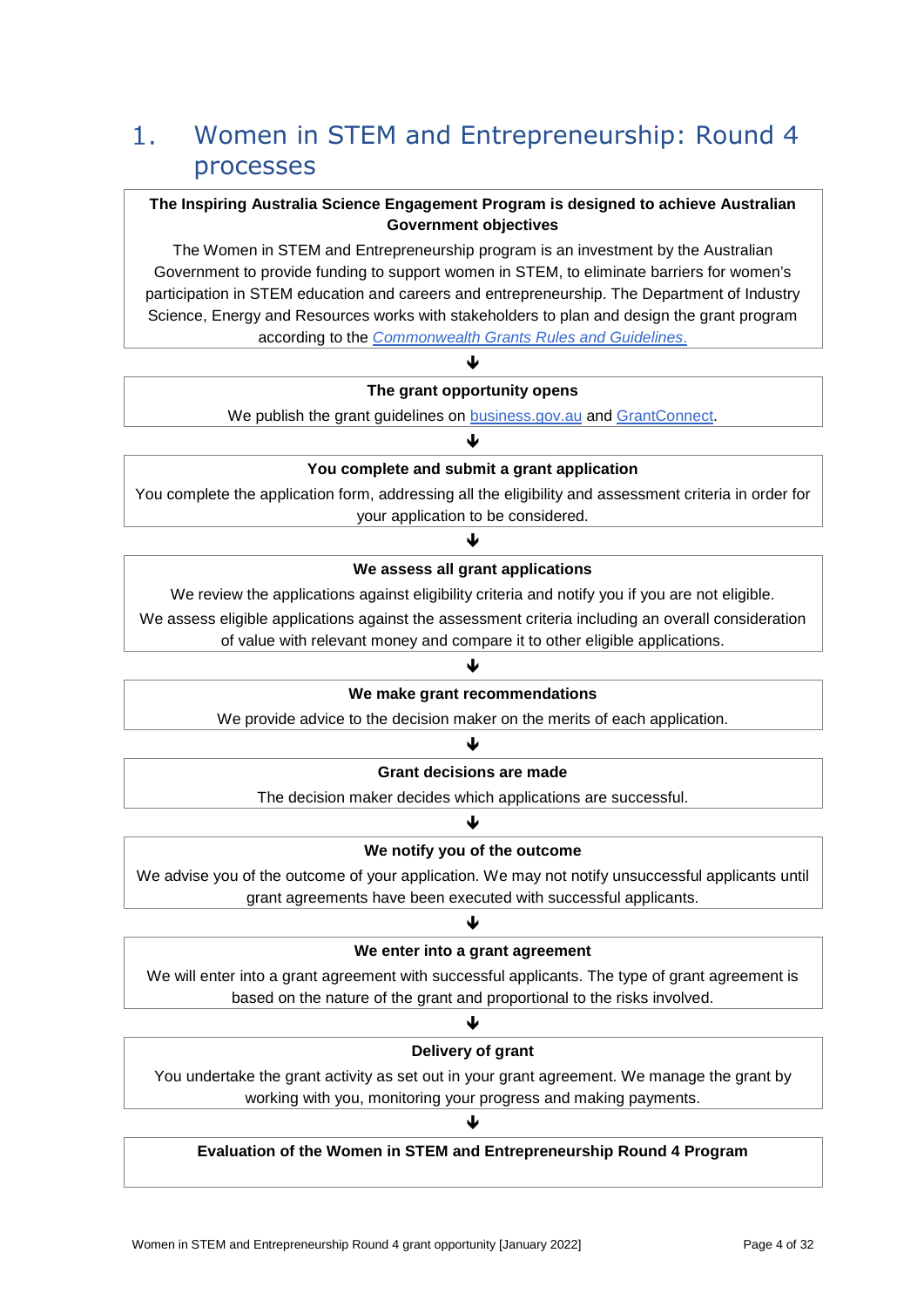We evaluate the specific grant activity and grant opportunity as a whole. We base this on information you provide to us and that we collect from various sources.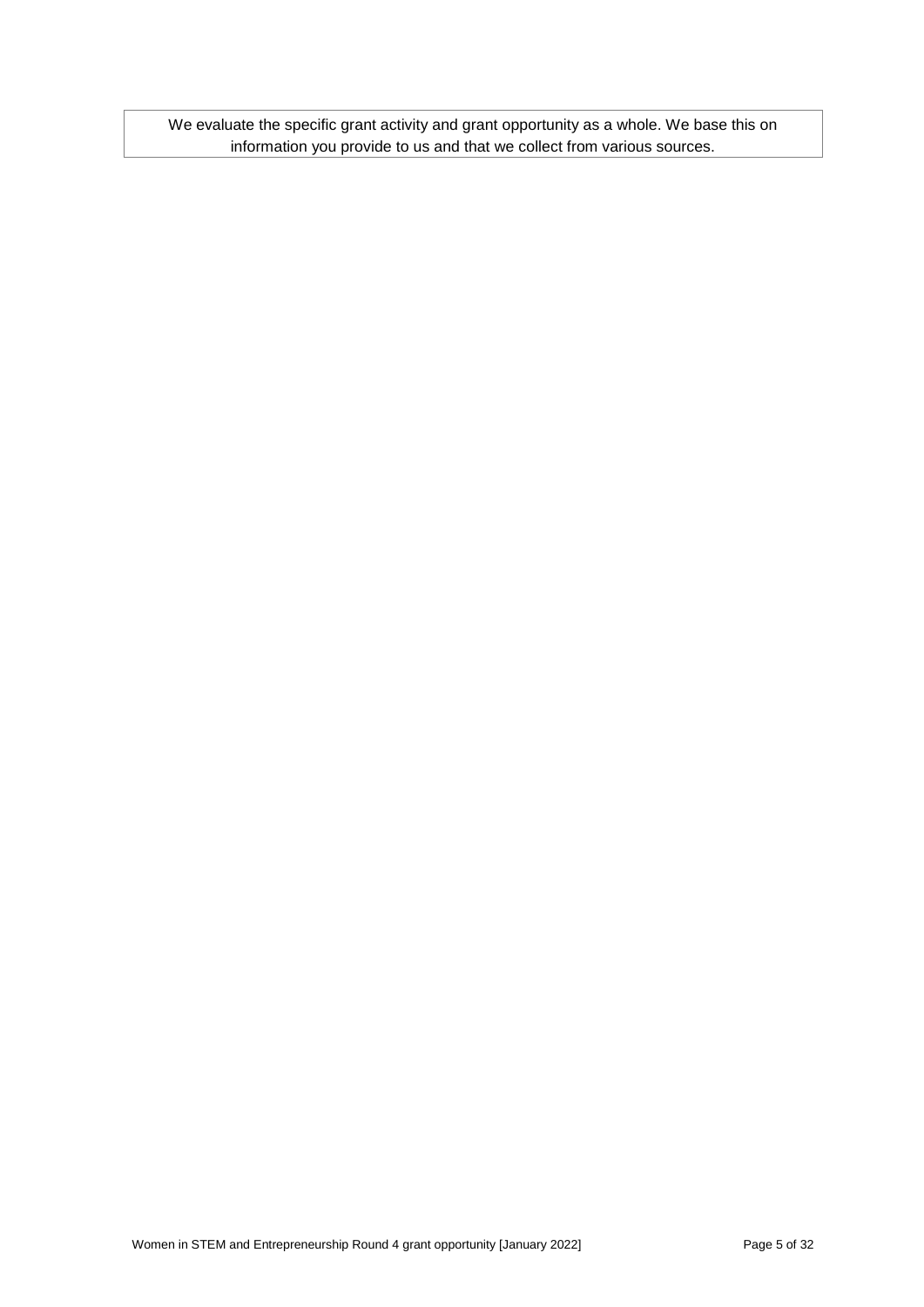#### About the grant program  $2.$

The Women in STEM (science, technology, engineering, and mathematics) and Entrepreneurship program (the program) was announced under the [National Innovation and Science Agenda](https://www.industry.gov.au/strategies-for-the-future/boosting-innovation-and-science)<sup>1</sup>, and is part of the Australian Government's commitment to [Advancing Women in STEM](https://www.industry.gov.au/sites/default/files/2019-04/advancing-women-in-stem.pdf)<sup>2</sup>. In 2017, the National Science Statement articulated the Government's commitment to science including the importance of STEM skills as vital building blocks for Australia's future prosperity and wellbeing. With rapid technological change driving new workforce needs, STEM skills play an important role in innovation and the creation of new businesses and technologies.

Australia must have a deeper STEM and entrepreneurship talent pool. Women are underrepresented in entrepreneurship and STEM education and careers, and participation of women from intersectional cohorts is particularly low. The persistent challenge of attracting and retaining girls and women in STEM studies and careers remains across the pathway from school and into careers and this program aims to address these challenges.

Addressing these challenges will help fulfil Australia's international obligations under the *[Convention on the Elimination of All Forms of Discrimination Against Women](http://www.austlii.edu.au/au/other/dfat/treaties/1983/9.html)*<sup>3</sup> to take all appropriate measures to ensure the full development and advancement of women and to firmly establish equality between men and women in relation to STEM and entrepreneurship participation.

The program supports investment in gender equity initiatives that aim for lasting systemic change and eliminating barriers for women's participation in STEM education and careers, and entrepreneurship, building on the Australian Government's *Advancing Women in STEM* strategy and the *Women in STEM Decadal Plan*, which was developed by the Australian Academy of Science and Australian Academy of Technology and Engineering.

The objectives of the program are to:

- increase awareness and participation of girls and women in STEM education and careers
- **EXED** increase awareness and participation of girls and women in other parts of the innovation ecosystem including innovative businesses, start-ups and entrepreneurial activities and careers
- increase in the number of women in senior leadership and decision making positions in government, research organisations, industry and businesses

The program's intended outcomes are:

- **EXED** increased awareness of the range of opportunities in STEM for girls and women arising from STEM education
- increased number of girls and women participating in STEM education and careers, through primary and secondary school, higher education, and the workforce
- **EXED** increased awareness and participation by girls and women in other parts of the innovation ecosystem such as innovative businesses, start-ups and other entrepreneurial activities and careers
- increased number of women role models in the STEM and entrepreneurial sectors
- increased evidence base for future policies by providing data on girls' and women's participation in STEM education and careers and entrepreneurship

-

<sup>1</sup> <https://www.industry.gov.au/strategies-for-the-future/boosting-innovation-and-science>

<sup>2</sup> <https://www.industry.gov.au/sites/default/files/2019-04/advancing-women-in-stem.pdf>

<sup>3</sup> <http://www.austlii.edu.au/au/other/dfat/treaties/1983/9.html>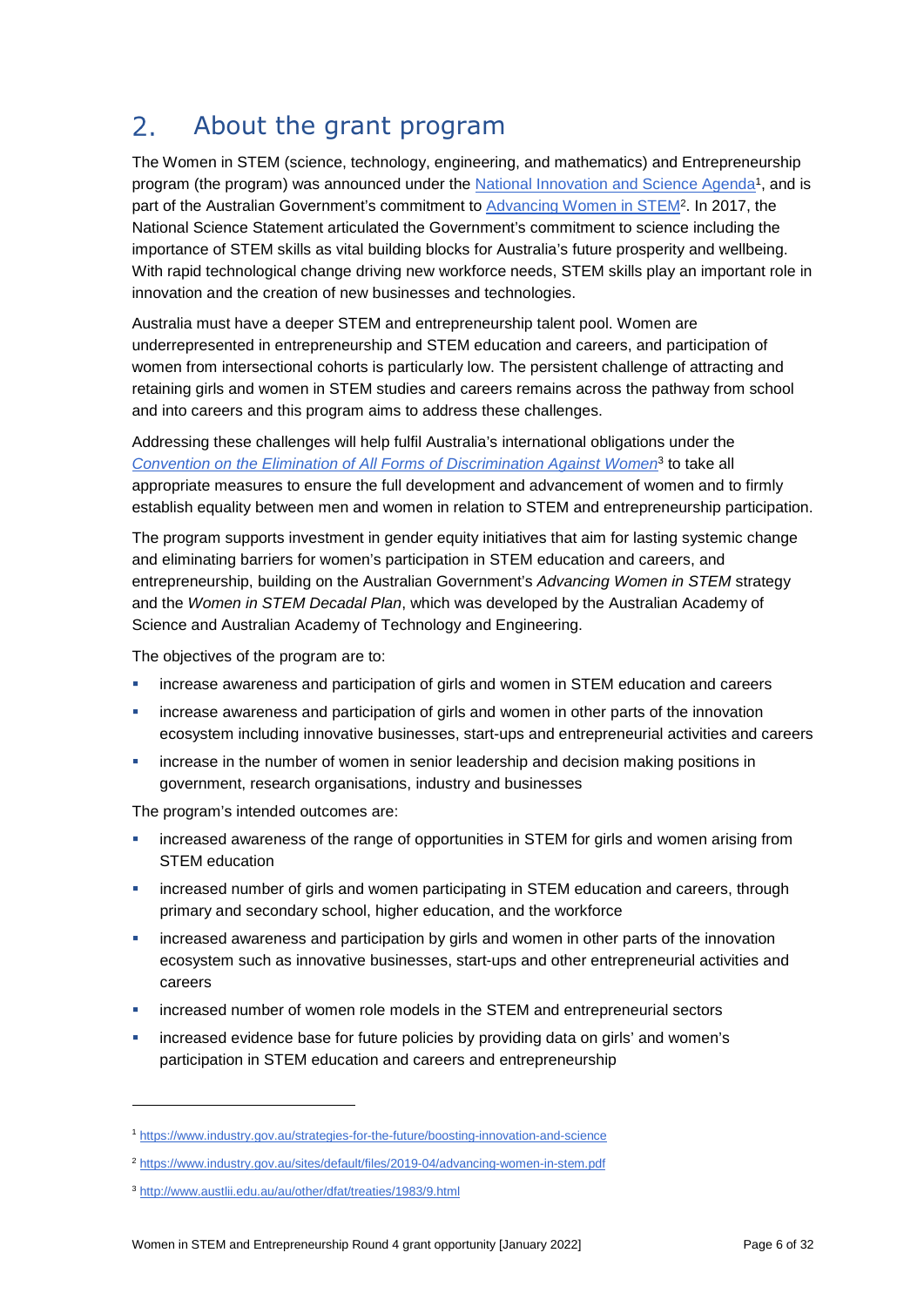increased strategies for improving gender equity in STEM-based organisations.

Given the complex nature of the challenges this program is intended to address, it is likely that significant and measurable outcomes can only be delivered over the medium to long term. However, projects should be designed to contribute to these sustained outcomes.

#### $2.1.$ **About the Women in STEM and Entrepreneurship Round 4 Grant Opportunity**

This grant opportunity provides funding to grow and expand existing projects that support women and girls, regardless of their background, to build STEM skills and succeed in high growth employment areas.

To be competitive, you must provide evidence that your project and/or organisation has been successful in driving lasting and systemic change by removing barriers to STEM for women and girls.

The objectives of the grant opportunity are to:

- reduce and/or mitigate systemic and cultural barriers to participation in STEM education, careers, innovation and entrepreneurship by girls and women
- reduce the multiplier effect of intersectional barriers to participation, development and leadership of girls and women in STEM education, careers, innovation and entrepreneurship
- increase the participation, development and leadership of girls and women in STEM education, careers, innovation and entrepreneurship
- grow and strengthen the networks and support for girls and women in STEM education, careers, innovation and entrepreneurship
- **EXED** increase and improve the knowledge and understanding of systemic and cultural barriers to participation in STEM education, careers, innovation and entrepreneurship by girls and women
- grow and strengthen the effect of projects and organisations support for girls and women in STEM education, careers, innovation and entrepreneurship.

The intended outcomes of the grant opportunity are:

- grow and strengthen the projects and organisations that have a track record of :
	- reducing and/or mitigating systemic and cultural barriers to participation in STEM education, careers, innovation and entrepreneurship by girls and women
	- reducing the multiplier effect of intersectional barriers to participation, development and leadership of girls and women in STEM education, careers, innovation and entrepreneurship
	- increasing the participation, development and leadership of girls and women in STEM education, careers, innovation and entrepreneurship

This document sets out:

- **the eligibility and assessment criterially**
- how we consider and assess grant applications
- how we notify applicants and enter into grant agreements with grantees
- **how we monitor and evaluate grantees' performance**
- responsibilities and expectations in relation to the opportunity.

There may be further WISE grant rounds that are targeted to different themes, groups or sectors. We will publish the [opening and closing dates](http://www.business.gov.au/WISE) and any other relevant information on business.gov.au and GrantConnect.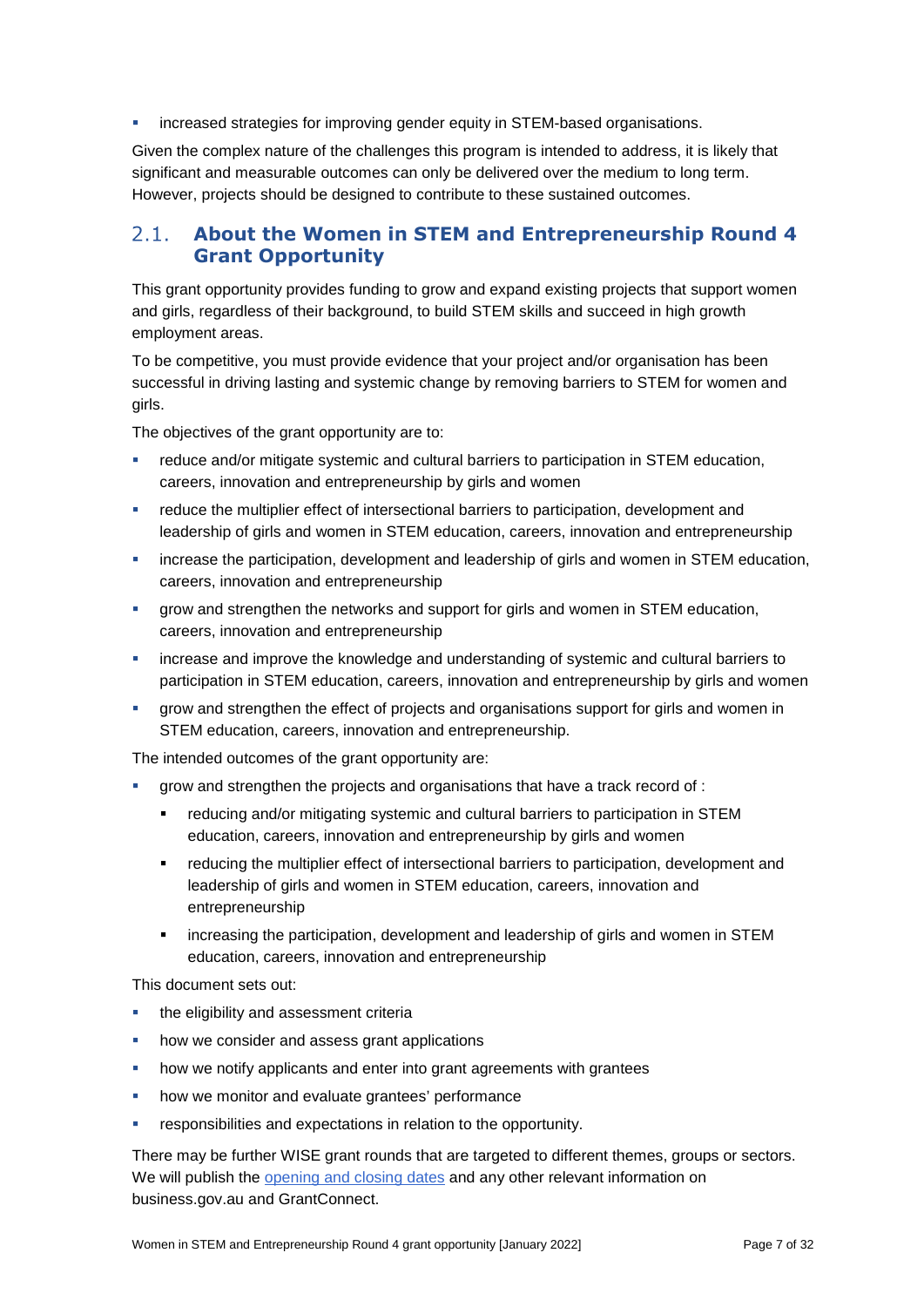We administer the program according to the *[Commonwealth Grants Rules and Guidelines](https://www.finance.gov.au/sites/default/files/2019-11/commonwealth-grants-rules-and-guidelines.pdf)* [\(CGRGs\)](https://www.finance.gov.au/sites/default/files/2019-11/commonwealth-grants-rules-and-guidelines.pdf)<sup>4</sup> .

This document sets out:

- the eligibility and assessment criteria
- how we consider and assess grant applications
- how we notify applicants and enter into grant agreements with grantees
- how we monitor and evaluate grantees' performance
- responsibilities and expectations in relation to the opportunity.

We have defined key terms used in these guidelines in the glossary at section [14.](#page-23-0)

You should read this document carefully before you fill out an application.

#### Grant amount and grant period  $\mathcal{B}_{-}$

The Australian Government announced an additional \$10 million over two years to expand the WISE program as part of the Second Women's Economic Security Statement. This supplements ongoing program funding.

#### $3.1.$ **Grants available**

The grant amount will be up to 100 per cent of eligible project expenditure (grant percentage).

- The minimum grant amount is \$500,000.
- The maximum grant amount is \$1,000,000.

You are responsible for the remaining eligible and ineligible project costs.

Contributions to your project must be cash.

We cannot fund your round 4 project if it receives funding from another Commonwealth government grant. You can apply for a grant for your project under more than one Commonwealth program, but if your application is successful, you must choose either the Women in STEM and Entrepreneurship grant or the other Commonwealth grant.

#### $3.2.$ **Project period**

The maximum project period is 3 years.

You must complete your project by 30 April 2025.

#### Eligibility criteria  $4_{-}$

We cannot consider your application if you do not satisfy all eligibility criteria.

#### $4.1.$ **Who is eligible?**

1

To be eligible you must have an Australian Business Number (ABN) and be one of the following entities:

an entity, incorporated in Australia

<sup>4</sup> <https://www.finance.gov.au/sites/default/files/commonwealth-grants-rules-and-guidelines.pdf>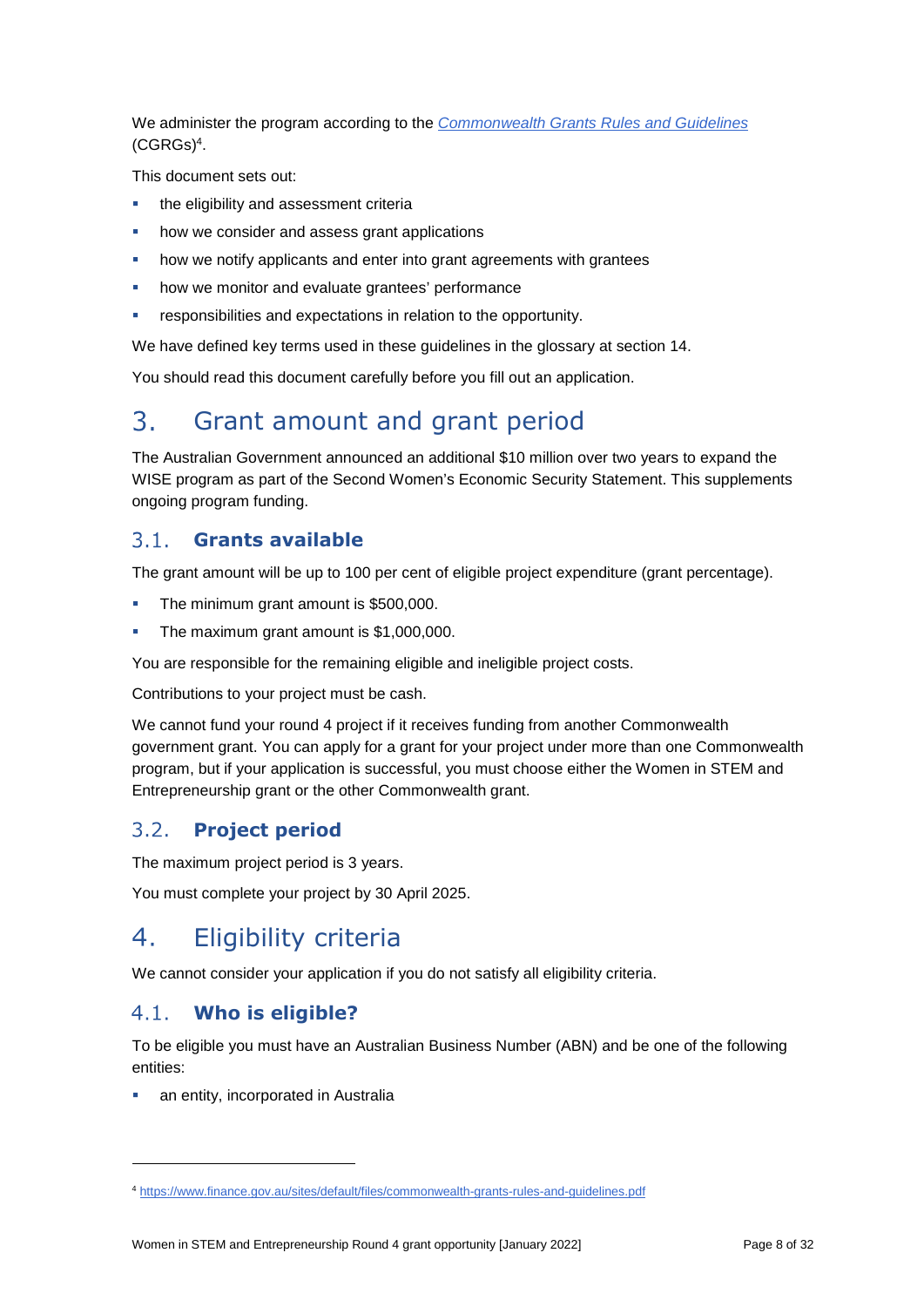- a publicly funded research organisation (PFRO) or publicly funded research agency (PFRA) as defined in section [14](#page-23-0)
- a government or non-government vocational education and training (VET) provider as defined in section 14, or technical and further education (TAFE) institution
- an incorporated not for profit organisation.

Joint applications are acceptable, provided you have a lead organisation who is the main driver of the project and is eligible to apply. For further information on joint applications, refer to section [7.2.](#page-12-0)

You are not eligible to apply as a lead applicant if you are:

- a primary or secondary school (however, primary and secondary schools may be part of a joint application if the lead applicant is eligible)
- an individual or trust (however, an incorporated trustee may apply on behalf of a trust)
- a Commonwealth, state and local government agency or body (including government business enterprises other than eligible PFROs, PFRAs, VET providers and TAFE institutions).

#### $4.2.$ **Additional eligibility requirements**

We can accept applications:

- **from multiple applications from one organisation (i.e. one ABN)**
- where project partners are included in multiple applications
- from previously funded projects under Commonwealth programs such as the WISE program.

You do not have to be a former WISE participant to be eligible but you must demonstrate that your project is a scaling up or extension of an existing project that is delivering WISE program objectives and has an ongoing or completed evaluation.

We can only accept applications where you provide evidence from your board (or chief executive officer or equivalent if there is no board) that the project is supported, and that you can complete the project and meet the costs of the project not covered by grant funding.

We cannot waive the eligibility criteria under any circumstances.

#### $4.3.$ **Who is not eligible?**

You are not eligible to apply if you are:

- **an individual**
- partnership

1

- a primary or secondary school (however, primary and secondary schools may be part of a joint application if the lead applicant is eligible)
- **an unincorporated association**
- a Commonwealth, state and local government agency or body (including government business enterprises other than eligible PFROs, PFRAs, VET providers and TAFE institutions)
- a trust (however, an incorporated trustee may apply on behalf of a trust).
- an organisation, or you have a project partner, included on the National Redress Scheme's list of ['Institutions that have not joined or signified their intent to join the Scheme'](https://www.nationalredress.gov.au/institutions/institutions-have-not-yet-joined)<sup>5</sup>

<sup>5</sup> https://www.nationalredress.gov.au/institutions/institutions-have-not-yet-joined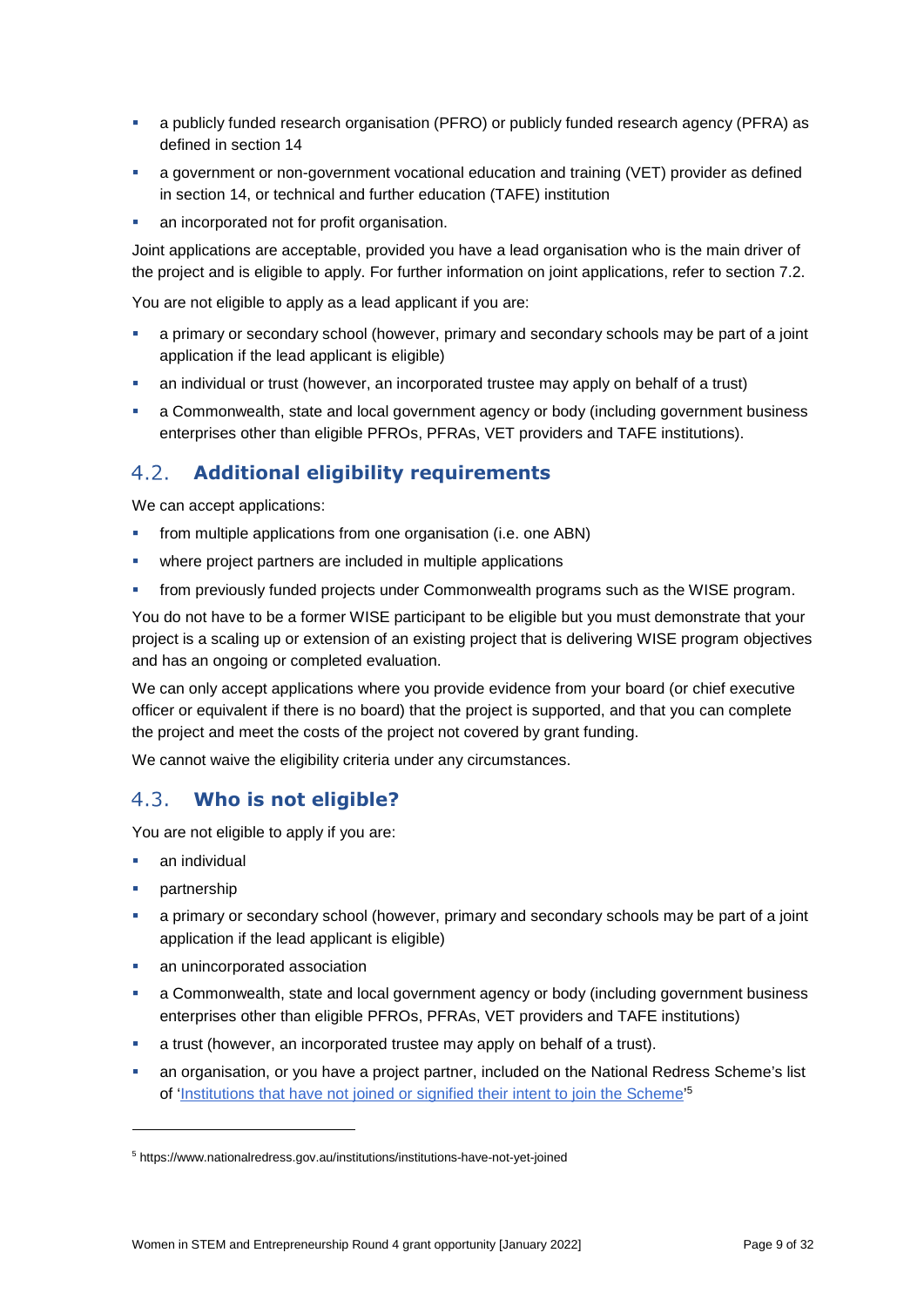an employer of 100 or more employees that has [not complied](https://www.wgea.gov.au/what-we-do/compliance-reporting/non-compliant-list) with the *Workplace Gender Equality Act 2012<sup>6</sup>* .

#### $5<sub>1</sub>$ What the grant money can be used for

#### <span id="page-9-0"></span> $5.1.$ **Eligible activities**

To be eligible your project must:

- scale up or extend an existing project
- reduce and/or mitigate systemic and cultural barriers to participation in STEM education, careers, innovation and entrepreneurship by girls and women
- reduce the multiplier effect of intersectional barriers to participation, development and leadership of girls and women in STEM education, careers, innovation and entrepreneurship
- address inequality or discrimination against girls and women in STEM education, careers, innovation and/or entrepreneurship, by either:
	- increasing awareness and understanding of the barriers to participation of girls and women in STEM education, careers, innovation and/or entrepreneurship
	- increasing participation, development and leadership of girls and women in STEM education, careers, innovation and entrepreneurship, including senior leadership and decision making positions in government, research organisations, industry and businesses
	- broadening and strengthening networks and support for girls and women in STEM education, careers, innovation and entrepreneurship
- **EXED** include project evaluation that will track the progress of your round 4 project including against grant objectives and outcomes, and your ability to effect lasting systemic and cultural change (Use of the [National Evaluation Guide for STEM Gender Equity Programs](https://womeninstem.org.au/national-evaluation-guide/) is recommended, however other frameworks may be used)
- have at least \$500,000 (excl. GST) in eligible expenditure
- **have a COVID-19 contingency plan that does not involve an increase in grant amount** requested.

Eligible activities may include:

- developing and delivering change management programs and industry transformation activities
- developing and delivering education and professional development to reduce cognitive biases and reduce barriers (e.g. gender, race, class and sexual orientation) in investment decision-making
- developing and delivering STEM and entrepreneurship education and professional development to help employers retain women in STEM careers
- research, evaluation and business related activities directly in support of the sustainable provision of activities above.

We may also approve other activities.

1

<sup>6</sup> https://www.wgea.gov.au/what-we-do/reporting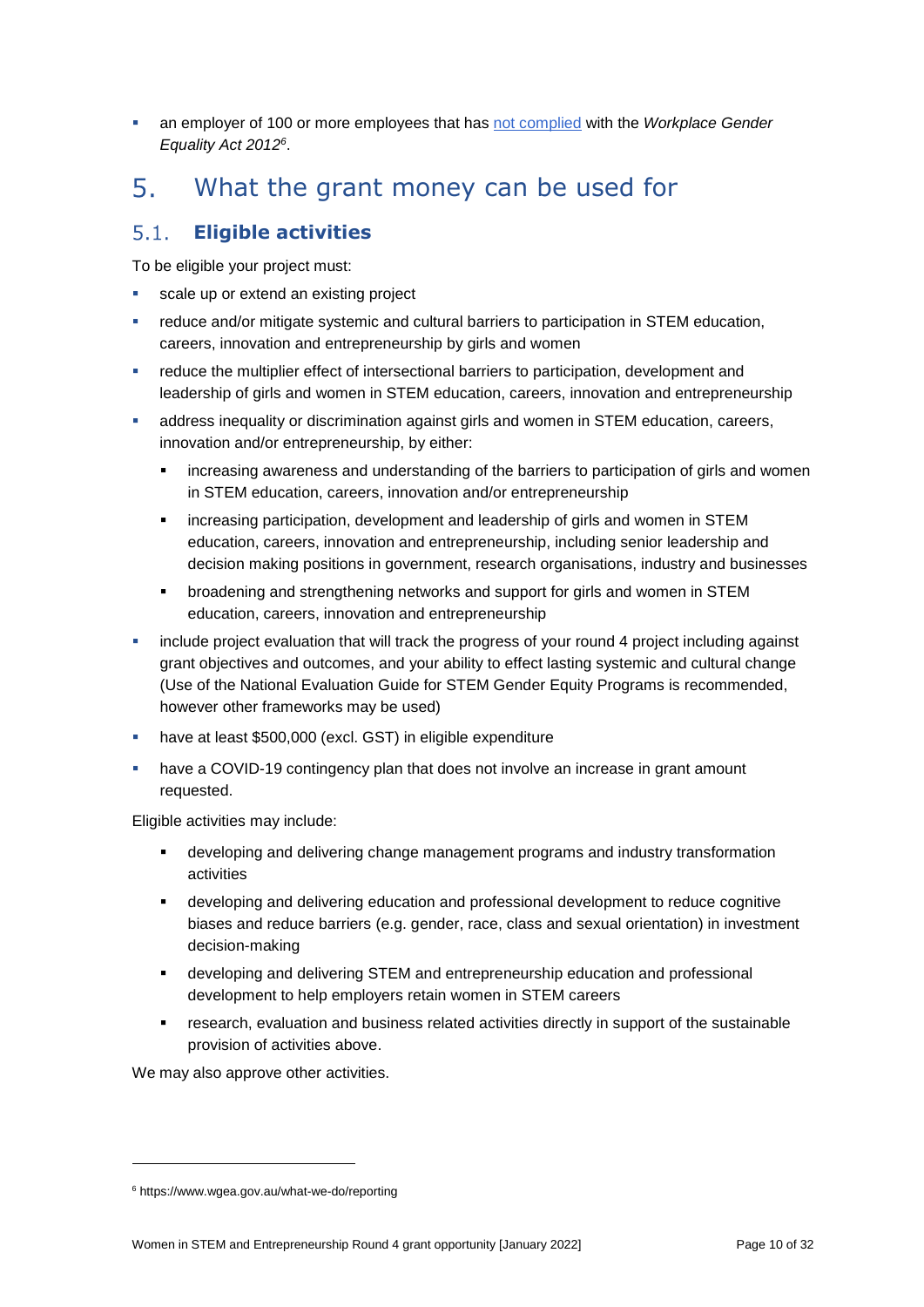#### <span id="page-10-0"></span> $5.2.$ **Eligible expenditure**

You can only spend grant funds on eligible expenditure you have incurred on an agreed project as defined in your grant agreement.

- For guidance on eligible expenditure, see appendix A.
- For guidance on ineligible expenditure, see appendix B.

We may update the guidance on eligible and ineligible expenditure from time to time. If your application is successful, the version in place when you submitted your application applies to your project.

If your application is successful, we may ask you to verify project costs that you provided in your application. You may need to provide evidence such as quotes for major costs.

Not all expenditure on your project may be eligible for grant funding. The Program Delegate (who is an AusIndustry manager within the department with responsibility for the program) makes the final decision on what is eligible expenditure and may give additional guidance on eligible expenditure if required.

To be eligible, expenditure must:

- be a direct cost of the project
- be incurred by you for required project audit activities.

You must incur the project expenditure between the project start and end date for it to be eligible unless stated otherwise.

You may elect to commence your project from the date we notify you that your application is successful. We are not responsible for any expenditure you incur until a grant agreement is executed. The Commonwealth will not be liable, and should not be held out as being liable, for any activities undertaken before the grant agreement is executed.

#### 6. The assessment criteria

You must address all assessment criteria in your application. We will assess your application based on the weighting given to each criterion.

The application form asks questions that relate to the assessment criteria below. The amount of detail and supporting evidence you provide in your application should be relative to the project size, complexity and grant amount requested. You should provide evidence to support your answers. The application form displays size limits for answers.

We will only consider funding applications that score at least 50 per cent against each assessment criterion, as these represent best value for relevant money.

#### $6.1.$ **Assessment criterion 1**

#### **Benefits to girls' and women's participation in STEM and/or entrepreneurship (40 points).**

Describe the problem, gap or opportunity your project will address and what activities will be undertaken by identifying:

- a. the specific problem, gap, intersectionality or opportunity that you aim to address through your project. Your project must relate to Australian girls and/or women's participation in STEM and/or entrepreneurship education and careers
- b. how your project will address your identified problem, gap or opportunity including how you will incorporate an intersectional approach to planning and implementation and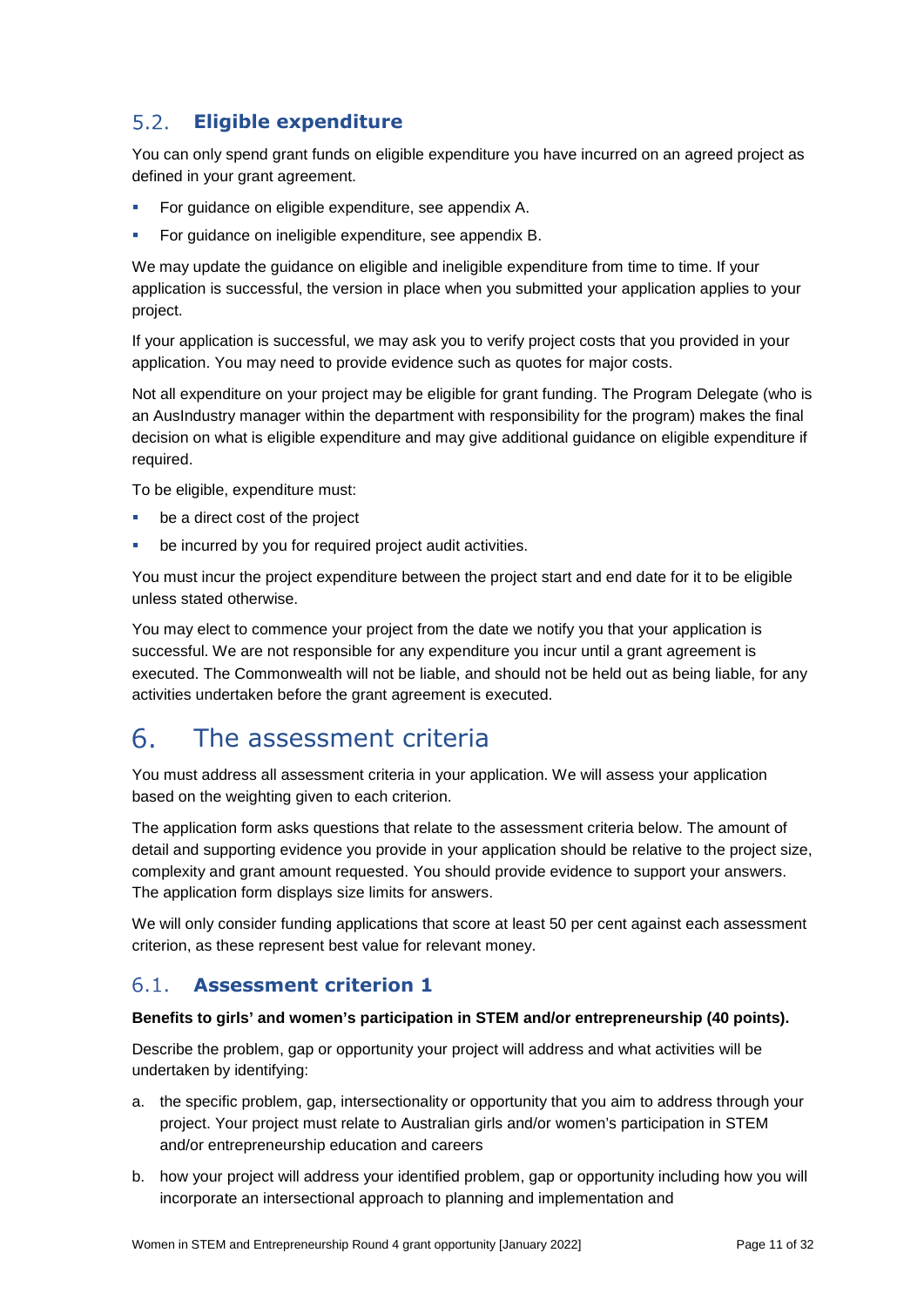- c. how your project will deliver one or more of the following:
	- **EXED and Amage art in analytic standard and understanding of the barriers to participation of girls and women** in STEM education, careers, innovation and/or entrepreneurship
	- increased participation, development and leadership of girls and women in STEM education, careers, innovation and entrepreneurship, including senior leadership and decision making positions in government, research organisations, industry and businesses
	- broader and stronger networks and support for girls and women in STEM education, careers, innovation and entrepreneurship
- d. how your project will stimulate, support and deliver long term systemic and cultural change beyond the project period.

#### **Assessment criterion 2**   $6.2.$

#### **Capacity and capability to deliver the project (30 points).**

Demonstrate your skills, network and experience in successful current projects and/or recent achievements in assisting girls and women to develop STEM and/or entrepreneurship capabilities and capacity including:

- a. your track record and/or current experience with managing and delivering projects that support girls and women to participate and succeed in STEM education, careers, innovation and entrepreneurship
- b. your access to resources, personnel and networks with relevant expertise and/or qualifications to deliver and evaluate your project
- c. your capacity to build and maintain relationships and networks in STEM and/or educational sectors to deliver your project. Provide evidence of current linkages, agreements and/or other support from other organisations relevant to the scale of your intended project.

Later in the application (Section 7.1), you will be asked to provide evidence (e.g. evaluation reporting) of your previous project activities that have resulted in an increase in the awareness or participation of women in STEM education, careers, innovation and/or entrepreneurship.

#### $6.3.$ **Assessment criterion 3**

#### **Impact of the grant funding on your project (30 points).**

You should demonstrate this by identifying:

- a. the likelihood your project would not continue, succeed, grow or expand without the grant
- b. the impact the grant will have on the size, scale, timing, effectiveness and/or long term impact of your project, including long term financial sustainability of your project
- c. how you will measure, evaluate and promote your progress and achievements during and after the project period including progress against grant objectives and outcomes, and measurable targets and key performance indicators of success
- d. the total additional investment the grant will leverage and explain how this benefits your project.

#### $7.$ How to apply

Before applying you should read and understand these guidelines, the sample application form and the sample grant agreement published on business.gov.au and GrantConnect.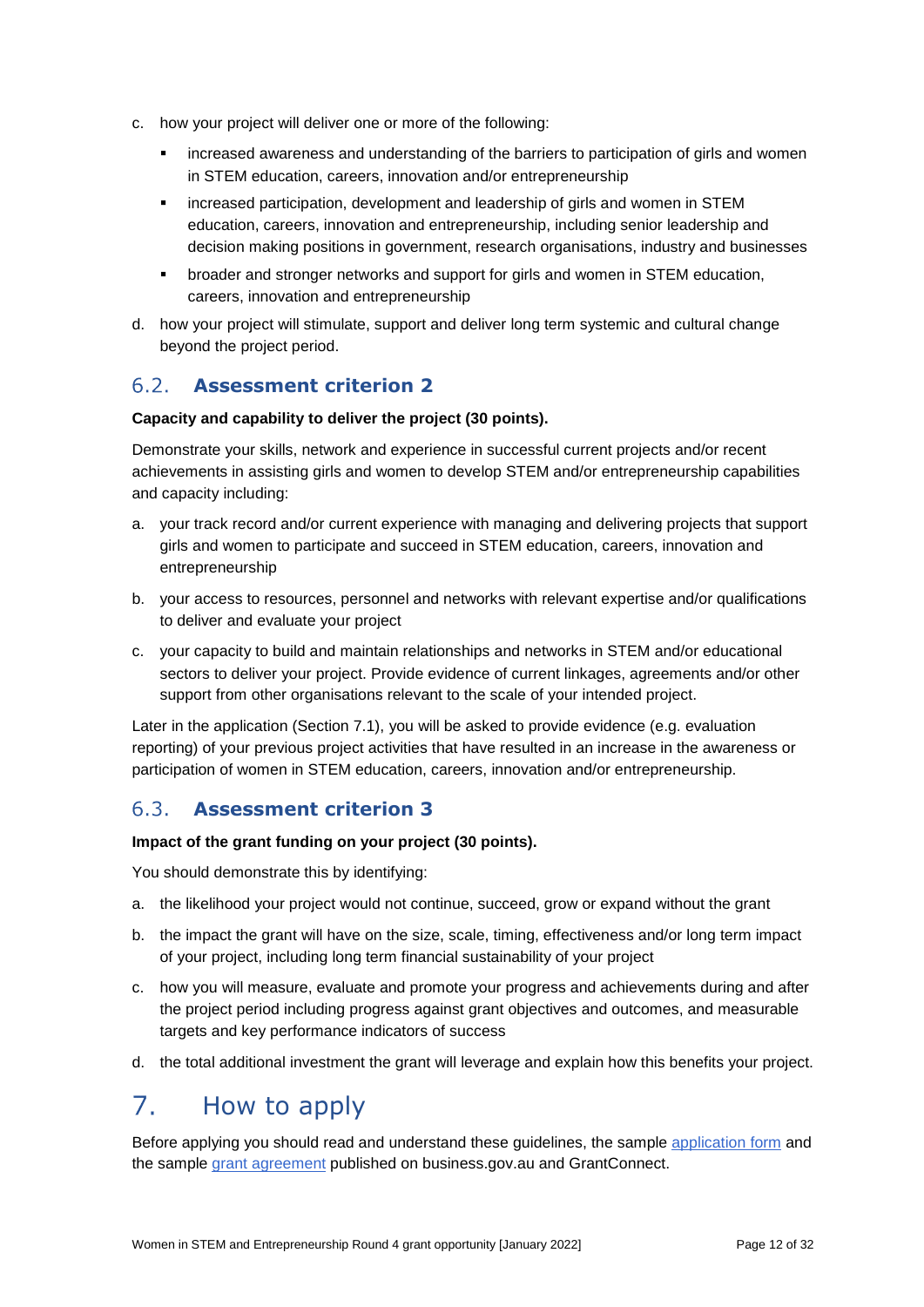To apply, you must:

- complete the online [application form](https://www.business.gov.au/grants-and-programs/women-in-stem-and-entrepreneurship-round-4) via business.gov.au
- provide all the information requested
- address all eligibility and assessment criteria
- include all necessary attachments

You should retain a copy of your application for your own records. You can view and print a copy of your submitted application on the portal for your own records.

You are responsible for making sure your application is complete and accurate. Giving false or misleading information is a serious offence under the *Criminal Code Act 1995* (Cth). If we consider that you have provided false or misleading information we may not progress your application. If you find an error in your application after submitting it, you should call us immediately on 13 28 46.

If we find an error or information that is missing, we may ask for clarification or additional information from you that will not change the nature of your application. However, we can refuse to accept any additional information from you that would change your submission after the application closing time.

If you need further guidance around the application process, or if you are unable to submit an application online, [contact us](https://www.business.gov.au/contact-us) at business.gov.au or by calling 13 28 46.

#### $7.1.$ **Attachments to the application**

You must provide the following documents with your application:

- project plan including:
	- preliminary evaluation plan that will track and demonstrate the progress of your round 4 project and your ability to effect lasting systemic and cultural change (2 page maximum). Use of the [National Evaluation Guide for STEM Gender Equity Programs](https://womeninstem.org.au/national-evaluation-guide/) is recommended, however other frameworks may be used
	- project risk management plan including COVID-19 contingency plan
- **project budget**
- evidence (e.g. evaluation reporting) of your previous project activities that have resulted in an increase in the awareness or participation of women in STEM education, careers, innovation and/or entrepreneurship
- evidence of support from the board, CEO or equivalent (template provided on [business.gov.au](https://www.business.gov.au/grants-and-programs/women-in-stem-and-entrepreneurship-round-4#key-documents) and [GrantConnect\)](http://www.grants.gov.au/). Where the CEO or equivalent submits the application, we will accept this as evidence of support
- evidence of support from project partner organisations (where applicable)
- trust deed (where applicable).

You must attach supporting documentation to the application form in line with the instructions provided within the form. You should only attach requested documents. We will not consider information in attachments that we do not request.

Notwithstanding the information you provide in you attachments, your responses to the assessment criteria (Section 6) are the primary method for assessing your application.

#### <span id="page-12-0"></span> $7.2.$ **Joint applications**

We recognise that some organisations may want to join together as a group to deliver a project. In these circumstances, you must appoint a lead organisation. Only an eligible lead organisation can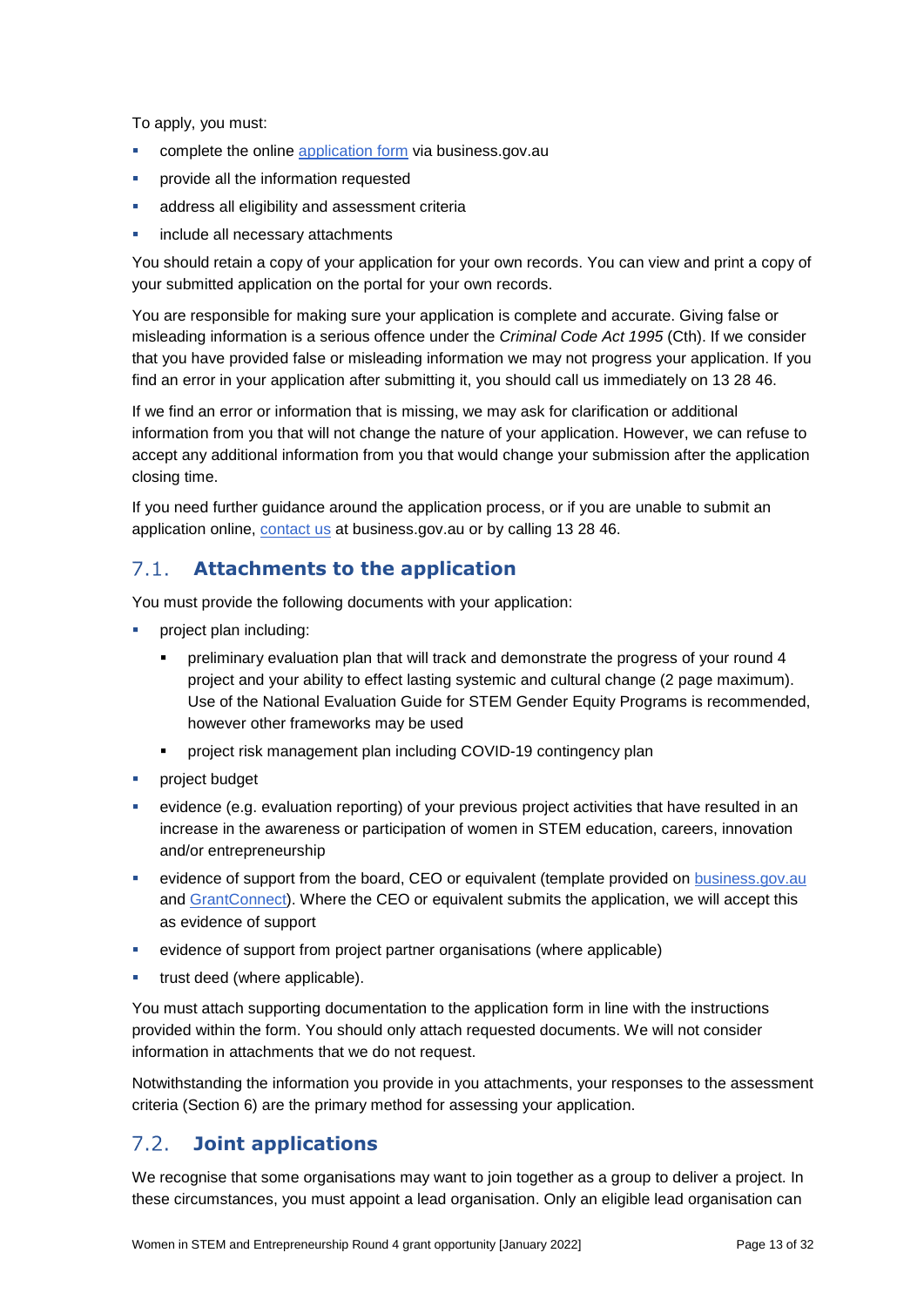submit the application form and enter into the grant agreement with the Commonwealth (see Section 4.1). The application must identify all other members of the proposed group and include a letter of support from each of the project partners including:

- details of the project partner
- an overview of how the project partner will work with the lead organisation and any other project partners in the group to successfully complete the project
- an outline of the relevant experience and/or expertise the project partner will bring to the group
- the roles/responsibilities the project partner will undertake, and the resources it will contribute (if any)

You must have a formal arrangement in place with all parties prior to execution of the grant agreement.

#### $7.3.$ **Timing of grant opportunity**

You can only submit an application between the published opening and closing dates. We cannot accept late applications.

If you are successful we expect you will be able to commence your project around July 2022

#### Table 1: Expected timing for this grant opportunity

| Activity                                   | Timeframe  |
|--------------------------------------------|------------|
| Assessment of applications                 | 4 weeks    |
| Approval of outcomes of selection process  | 4 weeks    |
| Negotiations and award of grant agreements | 1-3 weeks  |
| Notification to unsuccessful applicants    | 2 weeks    |
| Earliest start date of project             | 07/2022    |
| End date of grant commitment               | 30/04/2025 |

#### 8. The grant selection process

We review your application against the eligibility criteria. If eligible, we will then assess it against the assessment criteria. Only eligible applications will proceed to the assessment stage.

We consider your application on its merits, based on:

- how well it meets the criteria
- how it compares to other applications
- **•** whether it provides value with relevant money.

When assessing whether the application represents value with relevant money, we will have regard to:

- the overall objectives of the grant opportunity
- the evidence provided to demonstrate how your project contributes to meeting those objectives
- the relative value of the grant sought
- **any national interest, financial, legal/regulatory, governance or other issue or risk that we** identify during any due diligence process that we conduct in respect of the applicant. This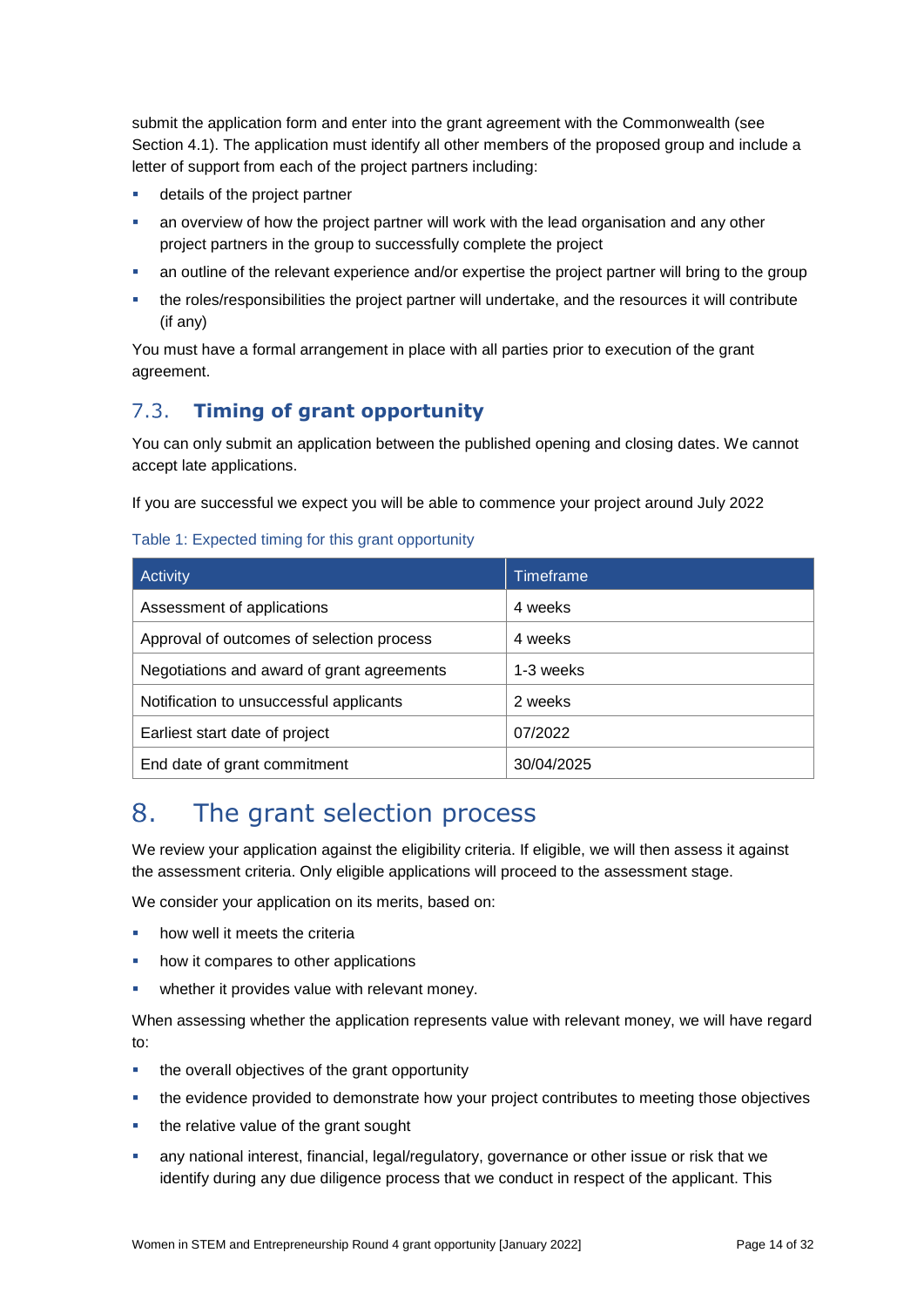includes its directors, officers, senior managers, key personnel, its related bodies corporate (as defined in the *Corporations Act*) or its application that could bring the Australian Government into disrepute if it were to fund the applicant. Such issues and risks include where we consider that funding the application under this grant opportunity is likely to directly conflict with Australian Government policy. Where possible<sup>7</sup>, we will provide you with an opportunity to comment on any material risks identified during this due diligence process prior to our determining the extent (if any) to which those issues or risks affect our assessment of the application and, if so, whether they are sufficient to warrant the exclusion of your application from the assessment process.

We will establish a committee comprised of experts to assess applications. The committee may also seek additional advice from independent technical experts.

The committee will assess your application against the assessment criteria and compare it to other eligible applications in a funding round before recommending which projects to fund. The committee will be required to perform their duties in accordance with the CGRGs.

In order to support a spread of projects across Australia and increase accessibility of STEM-related and entrepreneurship activities and events, the Committee will also take into account the organisational distribution, geographic location of the projects, proposed target audiences, barriers addressed and their intersectionality, when recommending projects for funding.

If the selection process identifies unintentional errors in your application, we may contact you to correct or clarify the errors, but you cannot make any material alteration or addition.

The Committee may seek additional information about you or your application. They may do this from within the Commonwealth, even if you do not nominate the sources as referees. The Committee may also consider information about you or your application that is available as a result of the Due Diligence process or through the normal course of business.

If the selection process identifies unintentional errors in your application, we may contact you to correct or clarify the errors, but you cannot make any material alteration or addition.

#### $8.1.$ **Who will approve grants?**

The program delegate (who is an AusIndustry manager within the department with responsibility for the program) decides which grants to approve taking into account the recommendations of the committee and the availability of grant funds.

The program delegate's decision is final in all matters, including:

the grant approval

1

- the grant funding to be awarded
- any conditions attached to the offer of grant funding.

We cannot review decisions about the merits of your application.

The program delegate will not approve funding if there is insufficient program funds available across relevant financial years for the program.

<sup>&</sup>lt;sup>7</sup> Subject to national security and other considerations.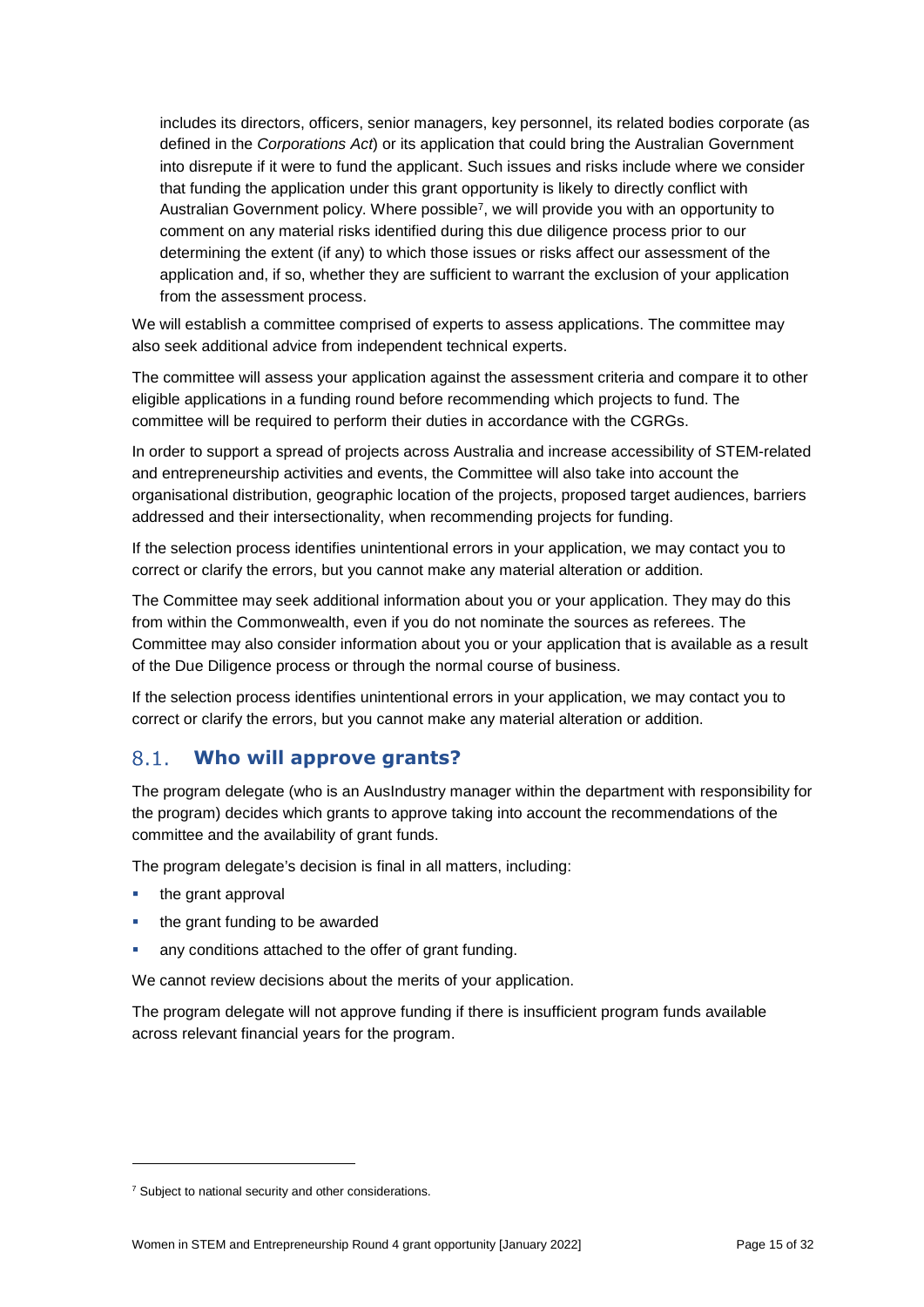#### $9<sub>1</sub>$ Notification of application outcomes

We will advise you of the outcome of your application in writing. If you are successful, we advise you of any specific conditions attached to the grant.

If you are unsuccessful, we will give you an opportunity to discuss the outcome with us. You can submit a new application for the same (or similar) project in any future funding rounds. You should include new or more information to address the weaknesses that prevented your previous application from being successful. If a new application is substantially the same as a previous ineligible or unsuccessful application, we may refuse to consider it for assessment.

# 10. Successful grant applications

### 10.1. Grant agreement

You must enter into a legally binding grant agreement with the Commonwealth. We use two types of grant agreements in this program. Our selection will depend on the size and complexity of your project. Each grant agreement has general terms and conditions that cannot be changed. Sample [grant agreements](https://business.gov.au/-/media/grants-and-programs/wise/women-in-stem-and-entrepreneurship-simple-grant-agreement-docx.ashx?sc_lang=en&hash=1A2401F7A2F14D4A57B9BD7893C9D6C8) are available on business.gov.au and GrantConnect.

We must execute a grant agreement with you before we can make any payments. Execute means both you and the Commonwealth have signed the agreement. We are not responsible for any expenditure you incur until a grant agreement is executed.

The approval of your grant may have specific conditions determined by the assessment process or other considerations made by the Program Delegate. We will identify these in the offer of grant funding.

If you enter an agreement under the Women in STEM and Entrepreneurship program, you cannot receive other grants for the same activities from other Commonwealth, State or Territory granting programs.

The Commonwealth may recover grant funds if there is a breach of the grant agreement.

### **Simple grant agreement**

We will use a simple grant agreement for medium or larger sized projects where we consider your project to be relatively simple.

You will have 30 days from the date of a written offer to execute this grant agreement with the Commonwealth During this time, we will work with you to finalise details.

The offer may lapse if both parties do not sign the grant agreement within this time. Under certain circumstances, we may extend this period. We base the approval of your grant on the information you provide in your application. We will review any required changes to these details to ensure they do not impact the project as approved by the Program Delegate.

### **Activity specific legislation, policies and industry standards**

You must comply with all relevant laws and regulations in undertaking your project. You must also comply with the specific legislation/policies/industry standards that follow. It is a condition of the grant funding that you meet these requirements. We will include these requirements in your grant agreement.

In particular, you will be required to comply with: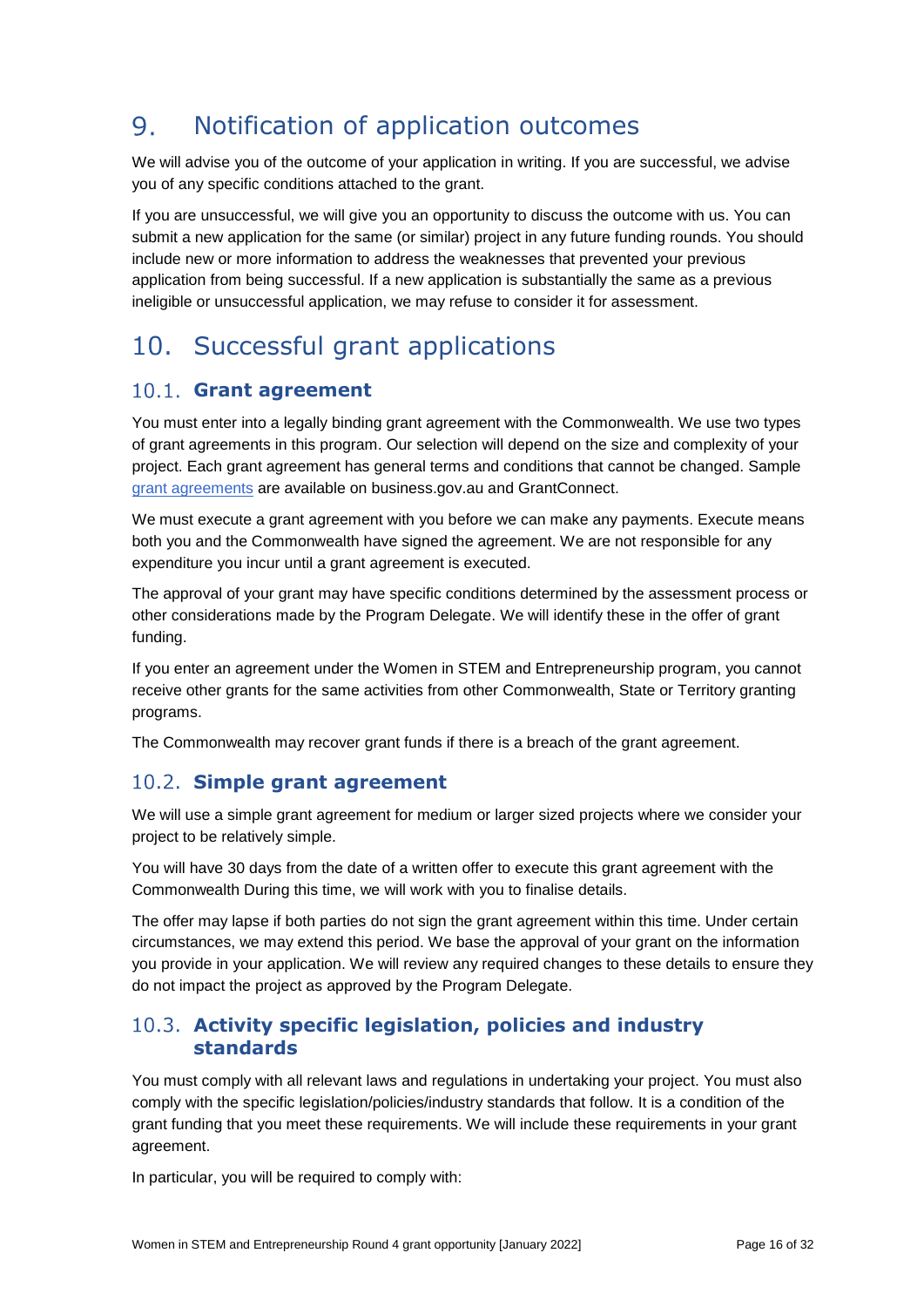- State/Territory legislation in relation to working with children
- COVID-19 social distancing measures and restrictions that are in place when delivering your project activities.

### **10.3.1. Child safety requirements**

You must comply with all relevant legislation relating to the employment or engagement of anyone working on the project that may interact with children, including all necessary working with children checks.

You must implement the [National Principles for Child Safe Organisations](https://www.humanrights.gov.au/our-work/childrens-rights/national-principles-child-safe-organisations)<sup>8</sup> endorsed by the Commonwealth.

You will need to complete a risk assessment to identify the level of responsibility for children and the level of risk of harm or abuse, and put appropriate strategies in place to manage those risks. You must update this risk assessment at least annually.

You will also need to establish a training and compliance regime to ensure personnel are aware of, and comply with, the risk assessment requirements, relevant legislation including mandatory reporting requirements and the National Principles for Child Safe Organisations.

You will be required to provide an annual statement of compliance with these requirements in relation to working with children.

### 10.4. **How we pay the grant**

The grant agreement will state the:

- maximum grant amount we will pay
- proportion of eligible expenditure covered by the grant (grant percentage)
- any financial contribution provided by you or a third party.

We will make payments according to an agreed schedule set out in the grant agreement. Payments are subject to satisfactory progress on the project.

We set aside 5 per cent of the total grant funding for the final payment. We will pay this when you submit a satisfactory end of project report demonstrating you have completed outstanding obligations for the project. We may need to adjust your progress payments to align with available program funds across financial years and/or to ensure we retain a minimum 5 per cent of grant funding for the final payment.

### **Tax obligations**

1

If you are registered for the Goods and Services Tax (GST), where applicable we will add GST to your grant payment and provide you with a recipient created tax invoice. You are required to notify us if your GST registration status changes during the project period. GST does not apply to grant payments to government related entities<sup>9</sup>.

Grants are assessable income for taxation purposes, unless exempted by a taxation law. We recommend you seek independent professional advice on your taxation obligations or seek assistance from the [Australian Taxation Office.](https://www.ato.gov.au/) We do not provide advice on tax.

<sup>8</sup> <https://www.humanrights.gov.au/our-work/childrens-rights/national-principles-child-safe-organisations>

<sup>&</sup>lt;sup>9</sup> See Australian Taxation Office ruling GSTR 2012/2 available at ato.gov.au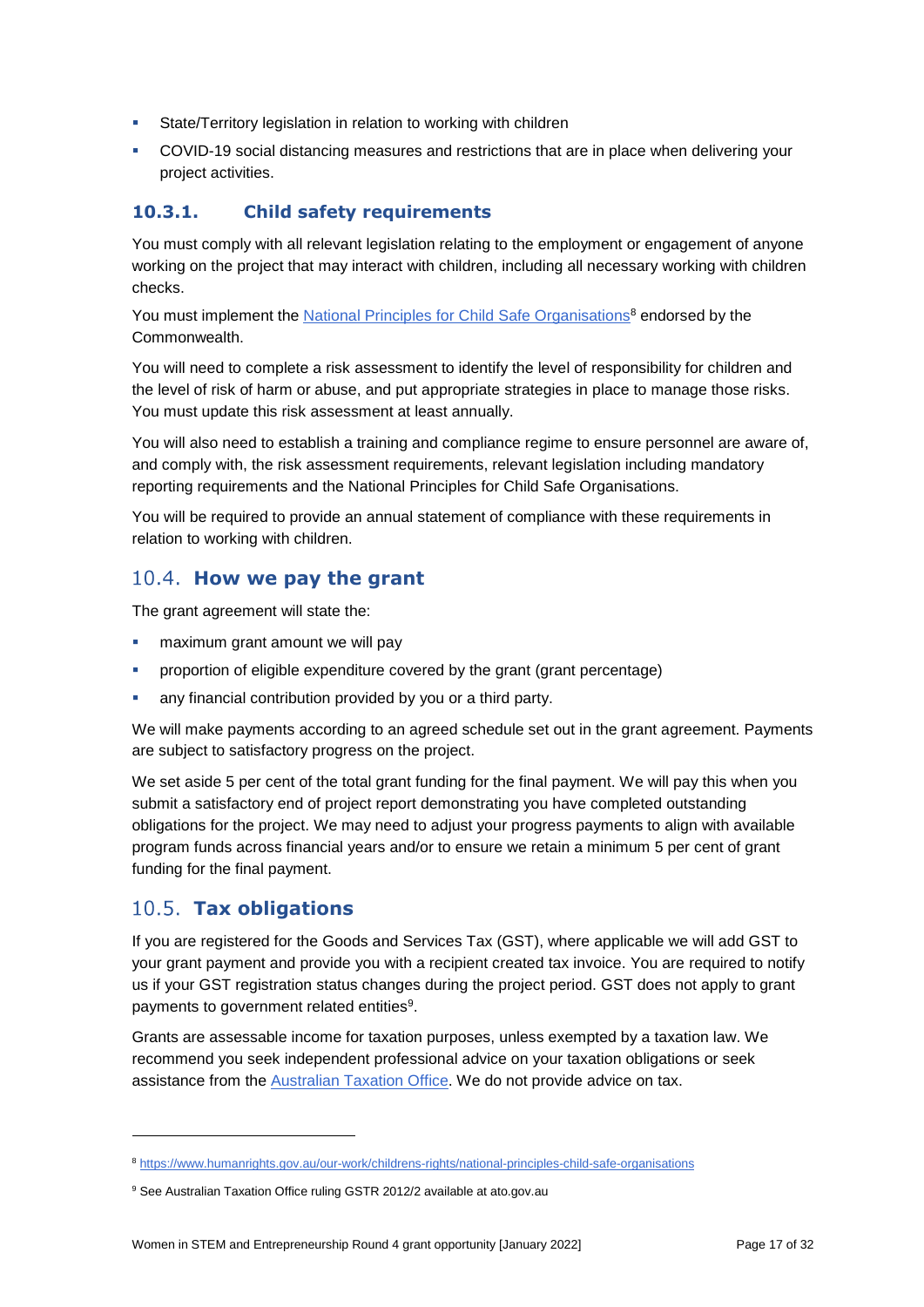#### Announcement of grants 11.

We will publish non-sensitive details of successful projects on GrantConnect. We are required to do this by the *[Commonwealth Grants Rules and Guidelines](https://www.finance.gov.au/government/commonwealth-grants/commonwealth-grants-rules-guidelines)* unless otherwise prohibited by law. We may also publish this information on business.gov.au. This information may include:

- name of your organisation
- title of the project
- description of the project and its aims
- amount of grant funding awarded
- Australian Business Number
- business location
- your organisation's industry sector.

#### How we monitor your grant activity  $12.$

### 12.1. **Keeping us informed**

You should let us know if anything is likely to affect your project or organisation.

We need to know of any key changes to your organisation or its business activities, particularly if they affect your ability to complete your project, carry on business and pay debts due.

You must also inform us of any changes to your:

- name
- addresses
- nominated contact details
- bank account details.

If you become aware of a breach of terms and conditions under the grant agreement you must contact us immediately.

You must notify us of events relating to your project and provide an opportunity for the Minister or their representative to attend.

### 12.2. **Reporting**

You must submit reports in line with the grant agreement. We will provide the requirements for these reports as appendices in the grant agreement. We will remind you of your reporting obligations before a report is due. We will expect you to report on:

- progress against agreed project milestones
- project expenditure, including expenditure of grant funds
- contributions of participants directly related to the project.

The amount of detail you provide in your reports should be relative to the project size, complexity and grant amount.

We will monitor the progress of your project by assessing reports you submit and may conduct site visits to confirm details of your reports if necessary. Occasionally we may need to re-examine claims, seek further information or request an independent audit of claims and payments.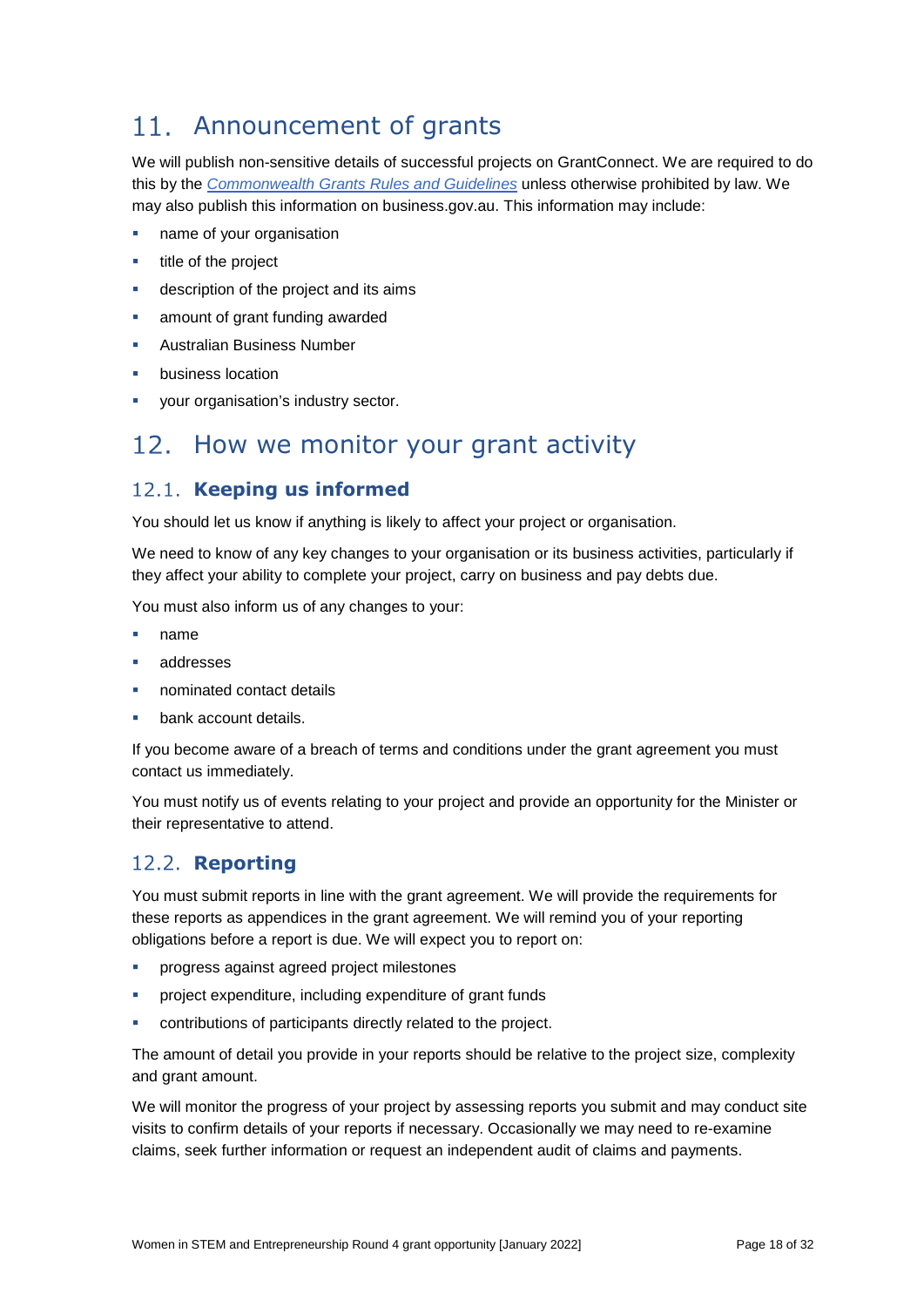### **12.2.1. Progress reports**

Progress reports must:

- include details of your progress towards completion of agreed project activities
- **EXECT** include evaluation outcomes to date (use of the National Evaluation Guide for STEM Gender Equity Programs is recommended, however other frameworks may be used)
- show the total eligible expenditure incurred to date
- be submitted by the report due date (you can submit reports ahead of time if you have completed relevant project activities).

We will only make grant payments when we receive satisfactory progress reports.

You must discuss any project or milestone reporting delays with us as soon as you become aware of them.

#### **12.2.2. End of project report**

When you complete the project, you must submit an end of project report.

End of project reports must:

- include the agreed evidence as specified in the grant agreement
- identify the total eligible expenditure incurred for the project
- include a declaration that the grant money was spent in accordance with the grant agreement and to report on any underspends of the grant money
- include completed project evaluation (eg. in line with the [National Evaluation Guide for STEM](https://womeninstem.org.au/national-evaluation-guide/)  [Gender Equity Programs\)](https://womeninstem.org.au/national-evaluation-guide/). This may include detailed evaluation of their success including:
	- project outcomes
	- **financial sustainability**
	- **e** legacy services, skills or capabilities.
- **be submitted by the report due date.**

#### **12.2.3. Ad-hoc reports**

We may ask you for ad-hoc reports on your project. This may be to provide an update on progress, or any significant delays or difficulties in completing the project.

### 12.3. Independent audits

We may ask you to provide an independent audit report. An audit report will verify that you spent the grant in accordance with the grant agreement. The audit report requires you to prepare a statement of grant income and expenditure. The report template is within the sample grant agreement available on business.gov.au and GrantConnect.

### 12.4. **Compliance visits**

We may visit you during the project period, or at the completion of your project to review your compliance with the grant agreement. We may also inspect the records you are required to keep under the grant agreement. We will provide you with reasonable notice of any compliance visit.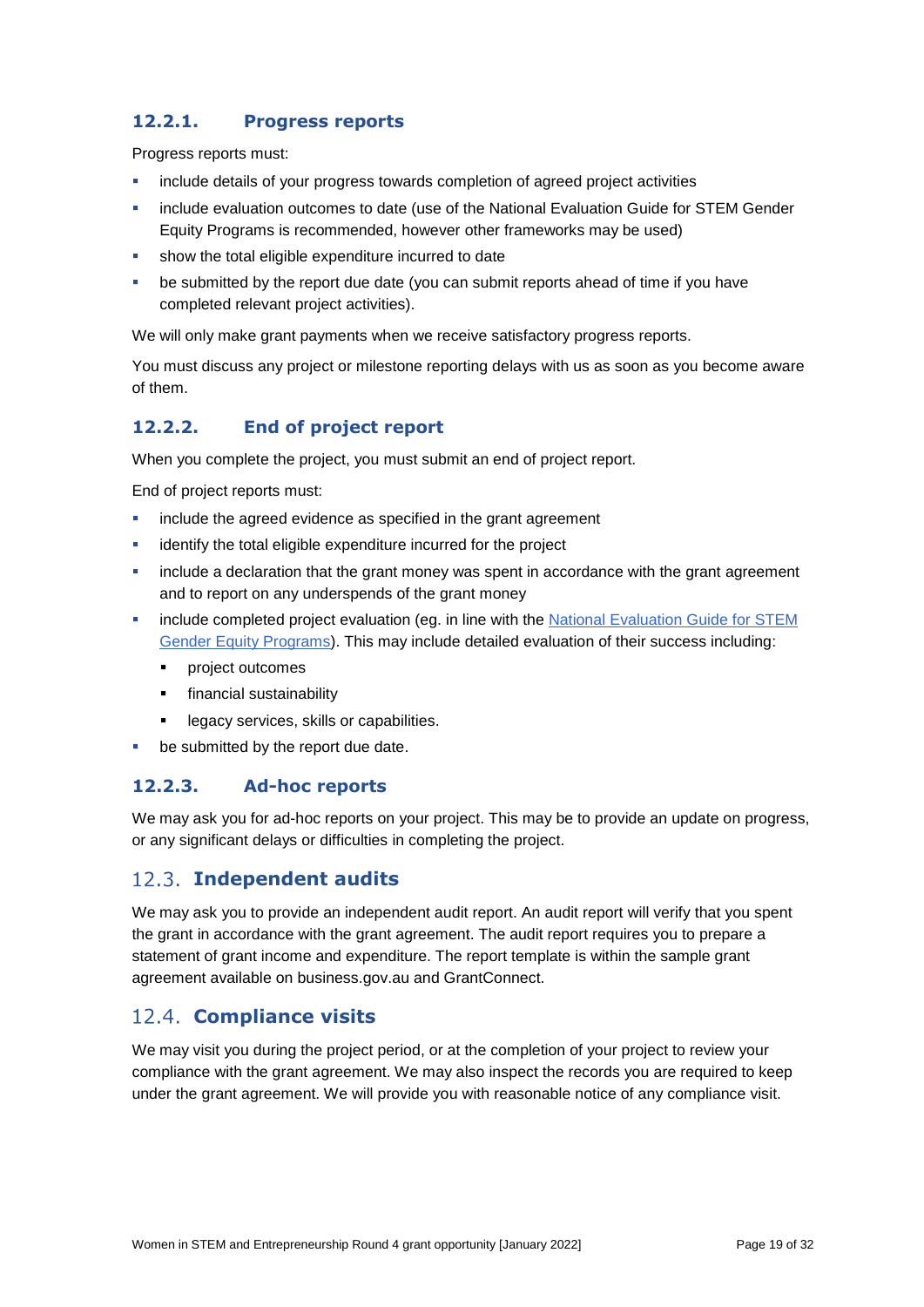### 12.5. Grant agreement variations

We recognise that unexpected events may affect project progress. In these circumstances, you can request a variation to your grant agreement, including:

- changing project milestones
- extending the timeframe for completing the project but within the maximum time period allowed in program guidelines
- changing project activities

The program does not allow for:

an increase of grant funds.

If you want to propose changes to the grant agreement, you must put them in writing before the grant agreement end date. We can provide you with a variation request template.

If a delay in the project causes milestone achievement and payment dates to move to a different financial year, you will need a variation to the grant agreement. We can only move funds between financial years if there is enough program funding in the relevant year to allow for the revised payment schedule. If we cannot move the funds, you may lose some grant funding.

You should not assume that a variation request will be successful. We will consider your request based on factors such as:

- **•** how it affects the project outcome
- consistency with the program policy objective, grant opportunity guidelines and any relevant policies of the department
- changes to the timing of grant payments
- availability of program funds.

### **Evaluation**

We will evaluate the grant opportunity (WISE program) to measure how well the outcomes and objectives have been achieved. We may use information from your application and project reports for this purpose. We may also interview you, or ask you for more information to help us understand how the grant impacted you and to evaluate how effective the program was in achieving its outcomes.

We may contact you up to two years after you finish your project for more information to assist with this evaluation.

### 12.7. Grant acknowledgement

If you make a public statement about a project funded under the program, including in a brochure or publication, you must acknowledge the grant by using the following:

'This project received grant funding from the Australian Government.'

If you erect signage in relation to the project, the signage must contain an acknowledgement of the grant.

# 13. Probity

We will make sure that the grant opportunity process is fair, according to the published guidelines, incorporates appropriate safeguards against fraud, unlawful activities and other inappropriate conduct and is consistent with the CGRGs.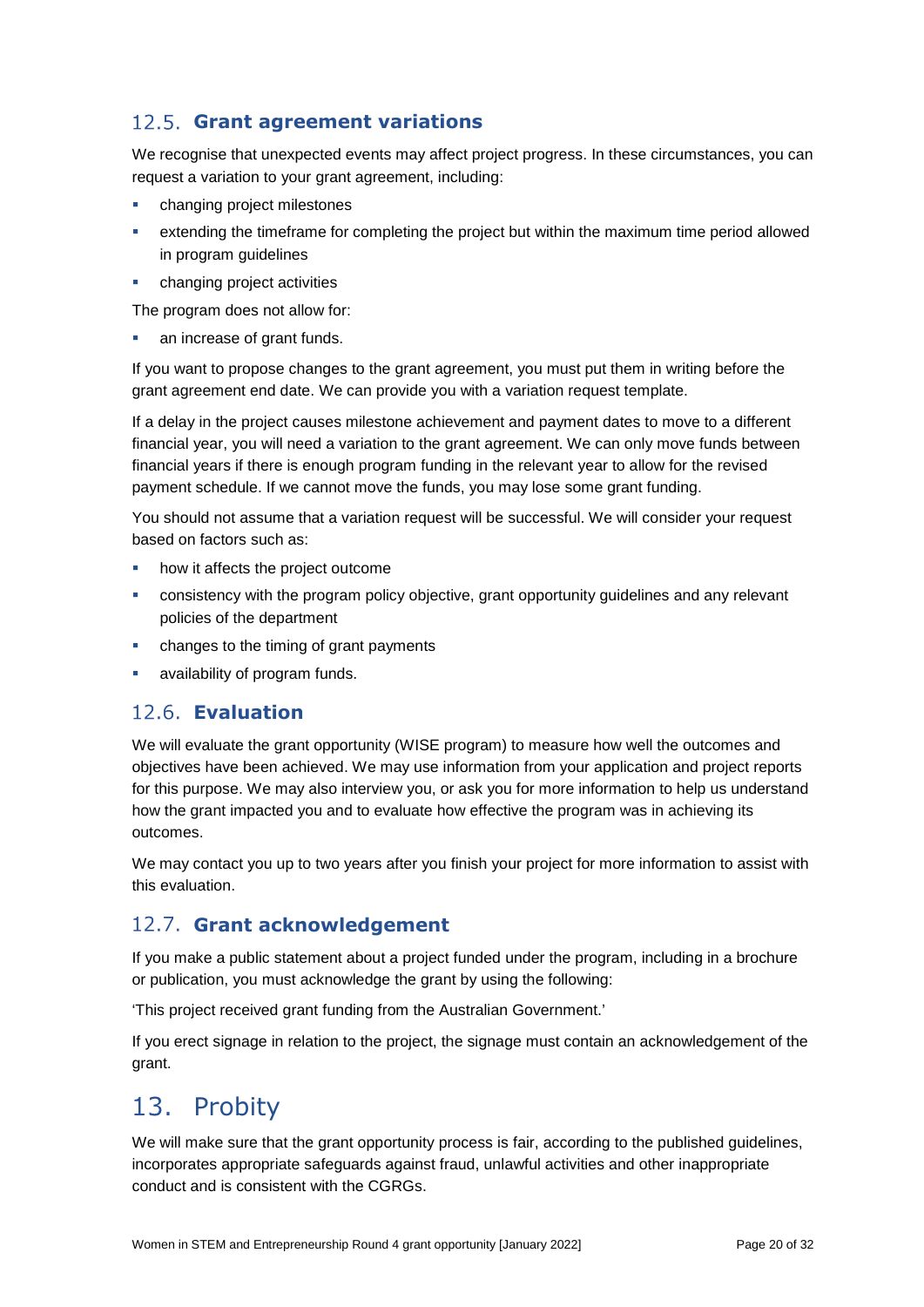### 13.1. **Conflicts of interest**

Any conflicts of interest could affect the performance of the grant opportunity or program. There may be a [conflict of interest,](http://www.apsc.gov.au/publications-and-media/current-publications/aps-values-and-code-of-conduct-in-practice/conflict-of-interest) or perceived conflict of interest, if our staff, any member of a committee or advisor and/or you or any of your personnel:

- has a professional, commercial or personal relationship with a party who is able to influence the application selection process, such as an Australian Government officer or member of an external panel
- has a relationship with or interest in, an organisation, which is likely to interfere with or restrict the applicants from carrying out the proposed activities fairly and independently or
- **•** has a relationship with, or interest in, an organisation from which they will receive personal gain because the organisation receives a grant under the grant program/ grant opportunity.

As part of your application, we will ask you to declare any perceived or existing conflicts of interests or confirm that, to the best of your knowledge, there is no conflict of interest.

If you later identify an actual, apparent, or perceived conflict of interest, you must inform us in writing immediately.

Conflicts of interest for Australian Government staff are handled as set out in the Australian [Public](https://www.legislation.gov.au/Details/C2019C00057)  [Service Code of Conduct \(Section 13\(7\)\)](https://www.legislation.gov.au/Details/C2019C00057)<sup>10</sup> of the *Public Service Act 1999* (Cth). Committee members and other officials including the decision maker must also declare any conflicts of interest.

We publish our [conflict of interest policy](https://www.industry.gov.au/sites/g/files/net3906/f/July%202018/document/pdf/conflict-of-interest-and-insider-trading-policy.pdf)<sup>11</sup> on the department's website. The Commonwealth policy entity also publishes a conflict of interest policy on its website.

### 13.2. How we use your information

Unless the information you provide to us is:

- confidential information as per [13.2.1,](#page-20-0) or
- personal information as per [13.2.3,](#page-21-0)

we may share the information with other government agencies for a relevant Commonwealth purpose such as:

- to improve the effective administration, monitoring and evaluation of Australian Government programs
- **for research**

1

to announce the awarding of grants.

### <span id="page-20-0"></span>**13.2.1. How we handle your confidential information**

We will treat the information you give us as sensitive and therefore confidential if it meets all of the following conditions:

- you clearly identify the information as confidential and explain why we should treat it as confidential
- the information is commercially sensitive

<sup>10</sup> https://www.legislation.gov.au/Details/C2019C00057

<sup>11</sup> [https://www.industry.gov.au/sites/default/files/July%202018/document/pdf/conflict-of-interest-and-insider-trading](https://www.industry.gov.au/sites/default/files/July%202018/document/pdf/conflict-of-interest-and-insider-trading-policy.pdf?acsf_files_redirect)[policy.pdf?acsf\\_files\\_redirect](https://www.industry.gov.au/sites/default/files/July%202018/document/pdf/conflict-of-interest-and-insider-trading-policy.pdf?acsf_files_redirect)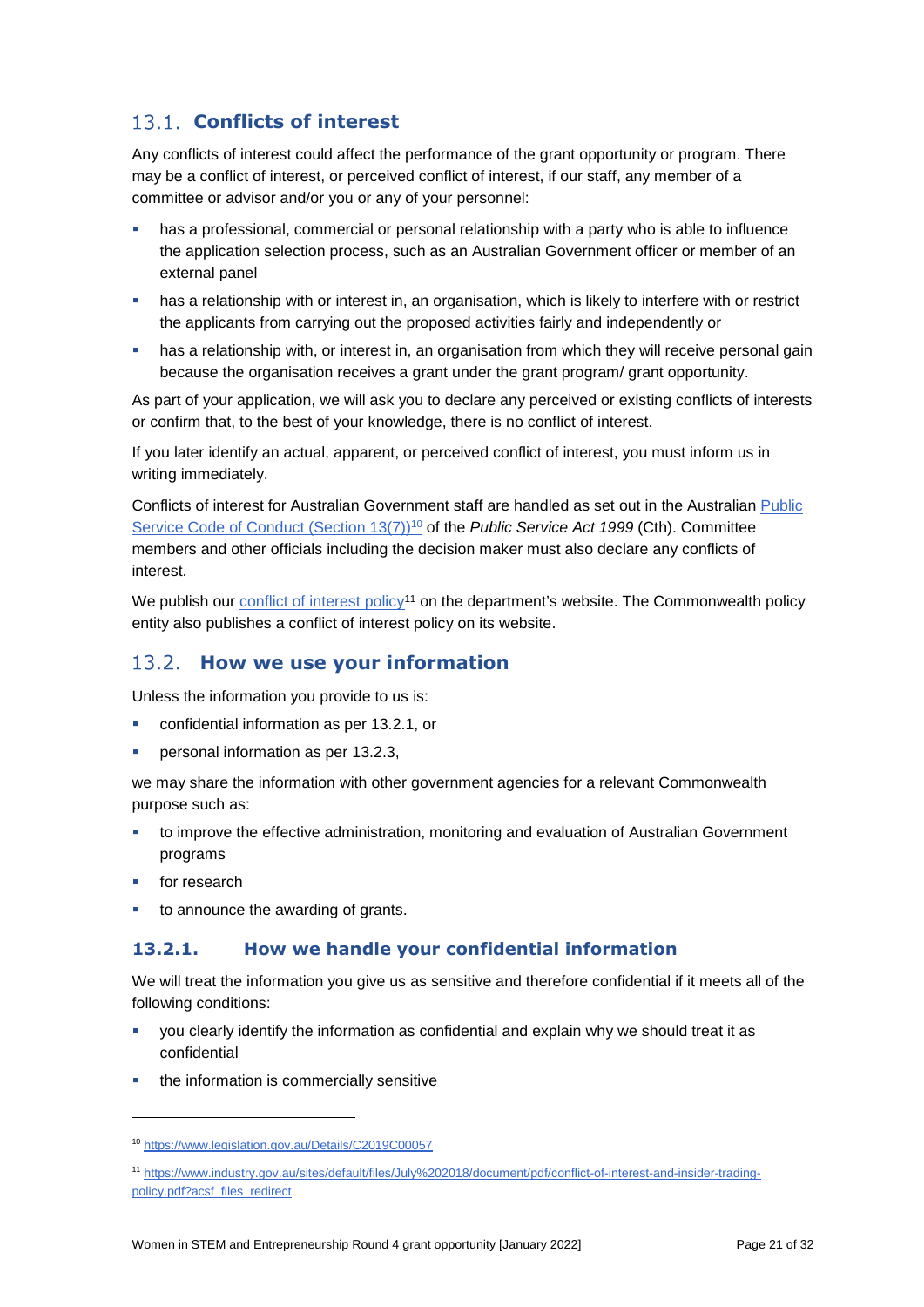- disclosing the information would cause unreasonable harm to you or someone else
- you provide the information with an understanding that it will stay confidential.

#### **13.2.2. When we may disclose confidential information**

We may disclose confidential information:

- to [the committee and] our Commonwealth employees and contractors, to help us manage the program effectively
- to the Auditor-General, Ombudsman or Privacy Commissioner
- to the responsible Minister or Assistant Minister
- to a House or a Committee of the Australian Parliament.

We may also disclose confidential information if

- we are required or authorised by law to disclose it
- you agree to the information being disclosed, or
- someone other than us has made the confidential information public.

#### <span id="page-21-0"></span>**13.2.3. How we use your personal information**

We must treat your personal information according to the Australian Privacy Principles (APPs) and the *Privacy Act 1988* (Cth). This includes letting you know:

- what personal information we collect
- why we collect your personal information
- to whom we give your personal information.

We may give the personal information we collect from you to our employees and contractors, the committee, and other Commonwealth employees and contractors, so we can:

- manage the program
- research, assess, monitor and analyse our programs and activities.

We, or the Minister, may:

1

- announce the names of successful applicants to the public
- publish personal information on the department's websites.

You may read our [Privacy Policy](https://www.industry.gov.au/data-and-publications/privacy-policy)<sup>12</sup> on the department's website for more information on:

- what is personal information
- how we collect, use, disclose and store your personal information
- how you can access and correct your personal information.

#### **13.2.4. Freedom of information**

All documents in the possession of the Australian Government, including those about the program, are subject to the *Freedom of Information Act 1982* (Cth) (FOI Act)*.*

The purpose of the FOI Act is to give members of the public rights of access to information held by the Australian Government and its entities. Under the FOI Act, members of the public can seek access to documents held by the Australian Government. This right of access is limited only by the

<sup>12</sup> <https://www.industry.gov.au/data-and-publications/privacy-policy>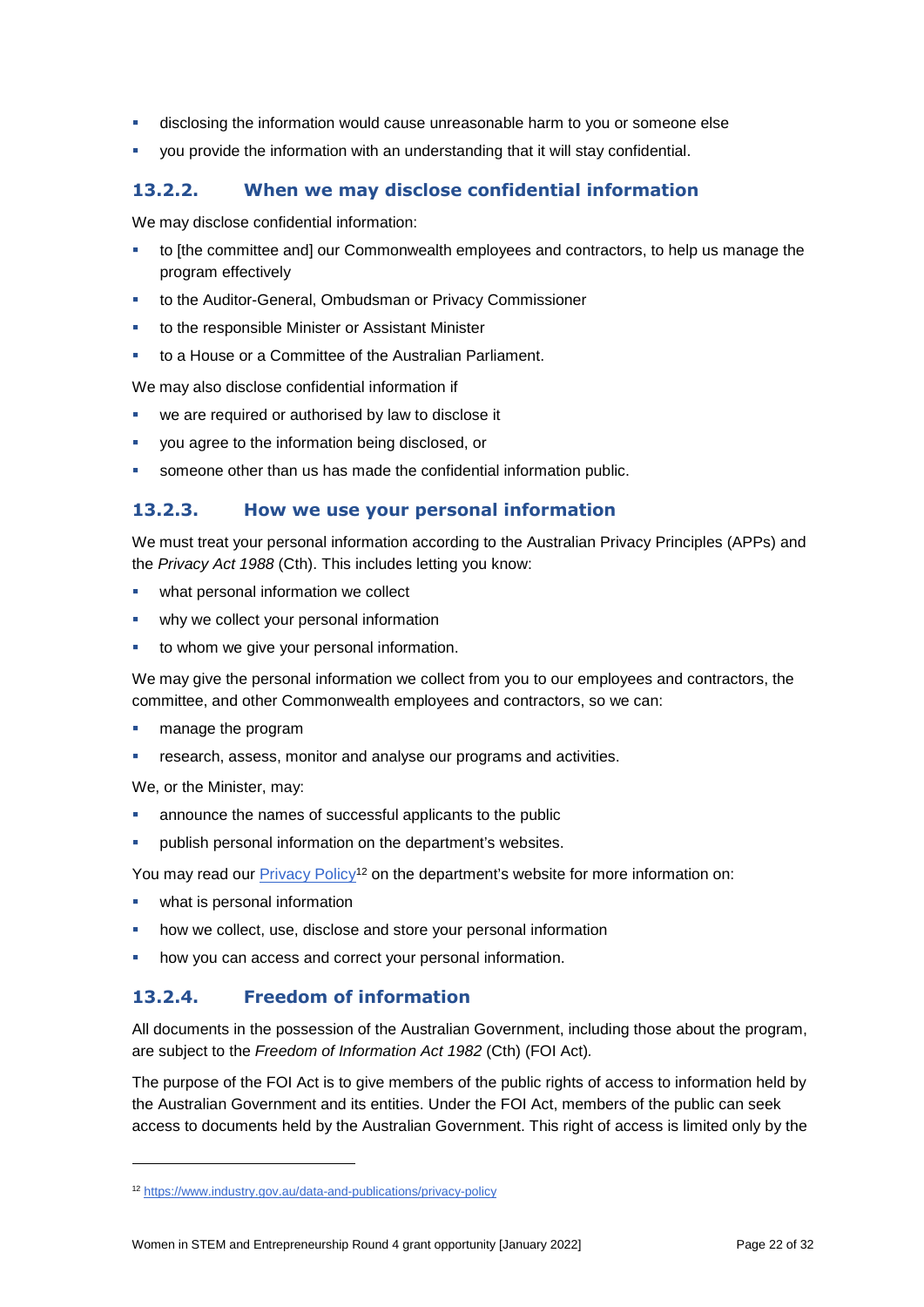exceptions and exemptions necessary to protect essential public interests and private and business affairs of persons in respect of whom the information relates.

If someone requests a document under the FOI Act, we will release it (though we may need to consult with you and/or other parties first) unless it meets one of the exemptions set out in the FOI Act.

### 13.3. National security

Collaboration with foreign entities must be transparent, undertaken with full knowledge and consent, and in a manner, that avoids harm to Australia's national interests. It is your responsibility to consider the national security implications of the proposed project and identify and manage any risks, including risks relating to the unwanted transfer of sensitive knowledge technology.

You should ensure that you are informed about who you are collaborating with by undertaking appropriate due diligence, proportionate to the risk and subject to available information, of your global partners and their personnel participating in the project. This should take into account any potential security, ethical, legal and reputational risks, and, where necessary, you should be prepared to demonstrate how you will manage and mitigate any identified risks.

You and any entities participating in the project must disclose all foreign ownership (including foreign government ownership), affiliations with foreign governments, organisations, institutions or companies, or membership of foreign government talent programs. You must report any material changes in the nature of the activity or key personnel involved, including affiliations/links with foreign governments or companies.

### **Disclosure of Commonwealth financial penalties**

You must disclose whether any of your board members, management or persons of authority have been subject to any pecuniary penalty, whether civil, criminal or administrative, imposed by a Commonwealth, State, or Territory court or a Commonwealth, State, or Territory entity. If this is the case, you must provide advice to the department regarding the matter for consideration.

### **Enquiries and feedback**

For further information or clarification, you can contact us on 13 28 46 or by [web chat](https://www.business.gov.au/contact-us) or through our [online enquiry form](http://www.business.gov.au/contact-us/Pages/default.aspx) on business.gov.au.

We may publish answers to your questions on our website as Frequently Asked Questions.

Our [Customer Service Charter](https://www.business.gov.au/about/customer-service-charter) is available at [business.gov.au.](http://www.business.gov.au/) We use customer satisfaction surveys to improve our business operations and service.

If you have a complaint, call us on 13 28 46. We will refer your complaint to the appropriate manager.

If you are not satisfied with the way we handle your complaint, you can contact:

Head of Division AusIndustry Department of Industry, Science, Energy and Resources GPO Box 2013 CANBERRA ACT 2601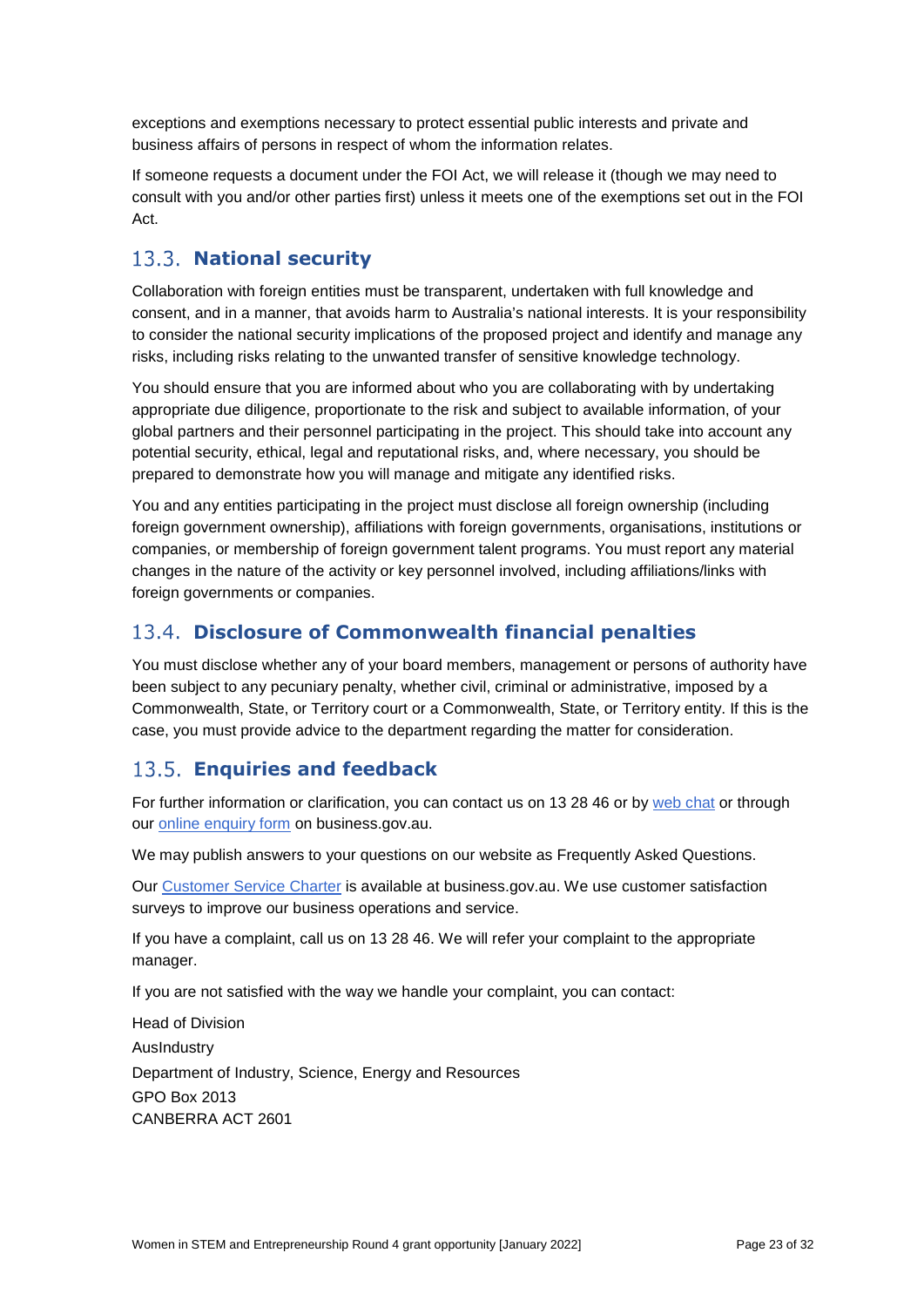You can also contact the [Commonwealth Ombudsman](http://www.ombudsman.gov.au/)<sup>13</sup> with your complaint (call 1300 362 072). There is no fee for making a complaint, and the Ombudsman may conduct an independent investigation.

# <span id="page-23-0"></span>14. Glossary

| <b>Term</b>                                   | <b>Definition</b>                                                                                                                                                                        |
|-----------------------------------------------|------------------------------------------------------------------------------------------------------------------------------------------------------------------------------------------|
| Application form                              | The document issued by the Program Delegate that<br>applicants use to apply for funding under the program.                                                                               |
| AusIndustry                                   | The division of the same name within the department.                                                                                                                                     |
| Department                                    | The Department of Industry, Science, Energy and<br>Resources.                                                                                                                            |
| Eligible activities                           | The activities undertaken by a grantee in relation to a<br>project that are eligible for funding support as set out in 5.1.                                                              |
| Eligible application                          | An application or proposal for grant funding under the<br>program that the Program Delegate has determined is<br>eligible for assessment in accordance with these guidelines.            |
| Eligible expenditure                          | The expenditure incurred by a grantee on a project and<br>which is eligible for funding support as set out in 5.2.                                                                       |
| Eligible expenditure guidance                 | The guidance that is provided at Appendix A.                                                                                                                                             |
| Grant agreement                               | A legally binding contract between the Commonwealth and<br>a grantee for the grant funding.                                                                                              |
| Grant funding or grant funds                  | The funding made available by the Commonwealth to<br>grantees under the program.                                                                                                         |
| GrantConnect                                  | The Australian Government's whole-of-government grants<br>information system, which centralises the publication and<br>reporting of Commonwealth grants in accordance with the<br>CGRGs. |
| Grantee                                       | The recipient of grant funding under a grant agreement.                                                                                                                                  |
| Guidelines                                    | Guidelines that the Minister gives to the department to<br>provide the framework for the administration of the program,<br>as in force from time to time.                                |
| Industry, Innovation and Science<br>Australia | The statutory board established by the Industry Research<br>and Development Act 1986 (Cth) and named in that Act as<br>Industry, Innovation and Science Australia.                       |

1

<sup>13</sup> <http://www.ombudsman.gov.au/>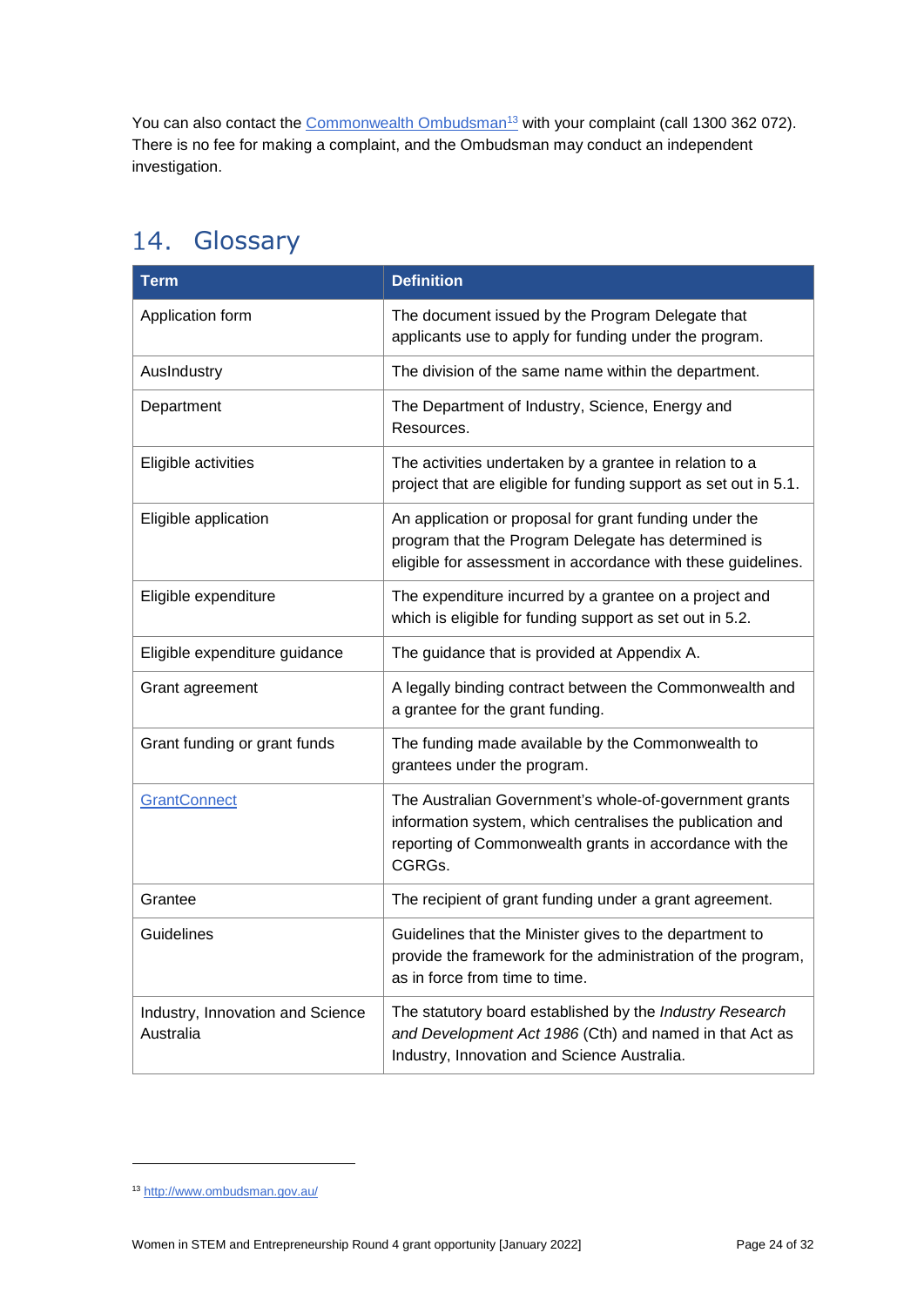| <b>Term</b>                                     | <b>Definition</b>                                                                                                                                                                                                                                                                                                                                                                                                                                          |
|-------------------------------------------------|------------------------------------------------------------------------------------------------------------------------------------------------------------------------------------------------------------------------------------------------------------------------------------------------------------------------------------------------------------------------------------------------------------------------------------------------------------|
| Intersectionality                               | Gender inequity cannot be seen as separate from other<br>forms of discrimination and disadvantage, as identities and<br>experiences are shaped by a range of social categories of<br>difference, such as culture, race, ethnicity, faith, sexuality,<br>gender identity, education, age etc. The consideration of<br>how people experience multiple and intersecting forms of<br>discrimination and disadvantage is referred to as<br>'intersectionality'. |
| Minister                                        | The Commonwealth Minister for Science and Technology.                                                                                                                                                                                                                                                                                                                                                                                                      |
| Non-income-tax-exempt                           | Not exempt from income tax under Division 50 of the<br>Income Tax Assessment Act 1997 (Cth) or under Division<br>1AB of Part III of the Income Tax Assessment Act 1936<br>(Cth).                                                                                                                                                                                                                                                                           |
| Personal information                            | Has the same meaning as in the Privacy Act 1988 (Cth)<br>which is:                                                                                                                                                                                                                                                                                                                                                                                         |
|                                                 | Information or an opinion about an identified individual,<br>or an individual who is reasonably identifiable:                                                                                                                                                                                                                                                                                                                                              |
|                                                 | whether the information or opinion is true or not;<br>a.<br>and<br>whether the information or opinion is recorded in a<br>b.<br>material form or not.                                                                                                                                                                                                                                                                                                      |
| Program Delegate                                | An AusIndustry manager within the department with<br>responsibility for the program.                                                                                                                                                                                                                                                                                                                                                                       |
| Program funding or Program<br>funds             | The funding made available by the Commonwealth for the<br>program.                                                                                                                                                                                                                                                                                                                                                                                         |
| Project                                         | A project described in an application for grant funding under<br>the program.                                                                                                                                                                                                                                                                                                                                                                              |
| <b>Project Partner</b>                          | A project partner is an entity that is an external organisation<br>that will be participating in the funded project. An<br>organisational partner, or business partner, for purposes<br>outside the activities funded by the grant is not an external<br>organisation, or project partner for the purposes of the grant<br>application                                                                                                                     |
| Publicly funded research<br>organisation (PFRO) | All higher education providers listed at Table A and Table B<br>of the Higher Education Support Act 2003 (Cth) and<br>corporate Commonwealth entities, and State and Territory<br>business enterprises that undertake publicly funded<br>research.                                                                                                                                                                                                         |
| Publicly funded research<br>agencies (PFRAs)    | Commonwealth research agencies including DST,<br>Geoscience Australia, CSIRO and ANSTO.                                                                                                                                                                                                                                                                                                                                                                    |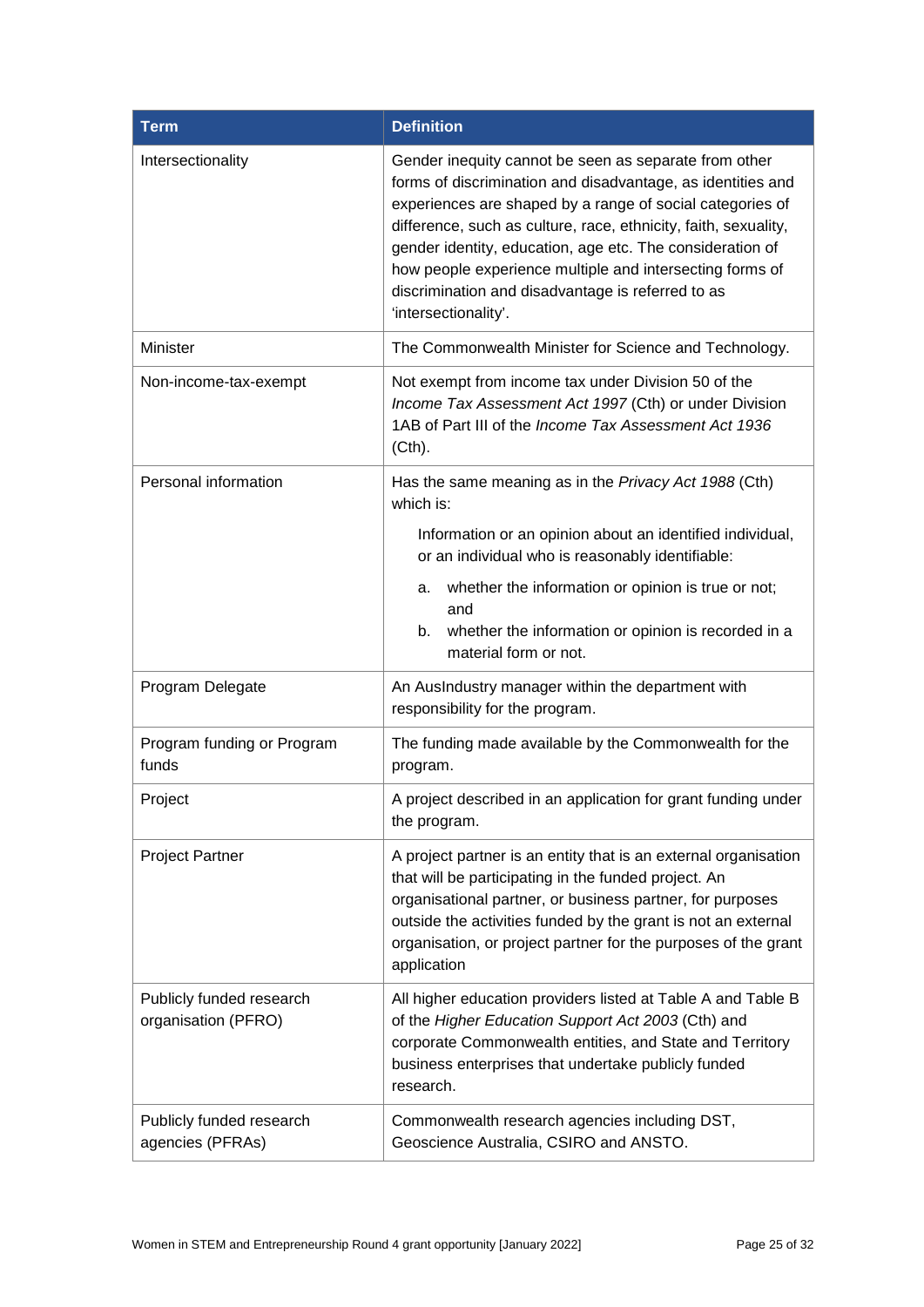| <b>Term</b>                                         | <b>Definition</b>                                                                                                                                                                                                                                                                                                                     |
|-----------------------------------------------------|---------------------------------------------------------------------------------------------------------------------------------------------------------------------------------------------------------------------------------------------------------------------------------------------------------------------------------------|
| Selection committee                                 | The body established to consider and assess eligible<br>applications and make recommendations to the program<br>delegate for funding under the program.                                                                                                                                                                               |
| <b>STEM</b>                                         | STEM (science, technology, engineering, and mathematics)<br>- encompasses a wide range of study, research and work.<br>It includes physics, astronomy, chemistry, geology, biology,<br>agriculture, environmental studies, information and<br>communications technologies, engineering, mathematics<br>and their many related fields. |
| Systemic and cultural change                        | Lasting change to policies and procedures, leadership and<br>attitudes, behaviour and personal responsibility that would<br>remove barriers to women entering, working in or<br>progressing to senior roles in STEM careers.                                                                                                          |
| Vocational education and training<br>(VET) provider | Training providers registered by the Australian Skills Quality<br>Authority or a state regulator to deliver vocational education<br>and training services.                                                                                                                                                                            |
| Women                                               | (including girls for minors) encompasses cisgender, transgender,<br>non-binary and intersex persons who identify as women (girls)                                                                                                                                                                                                     |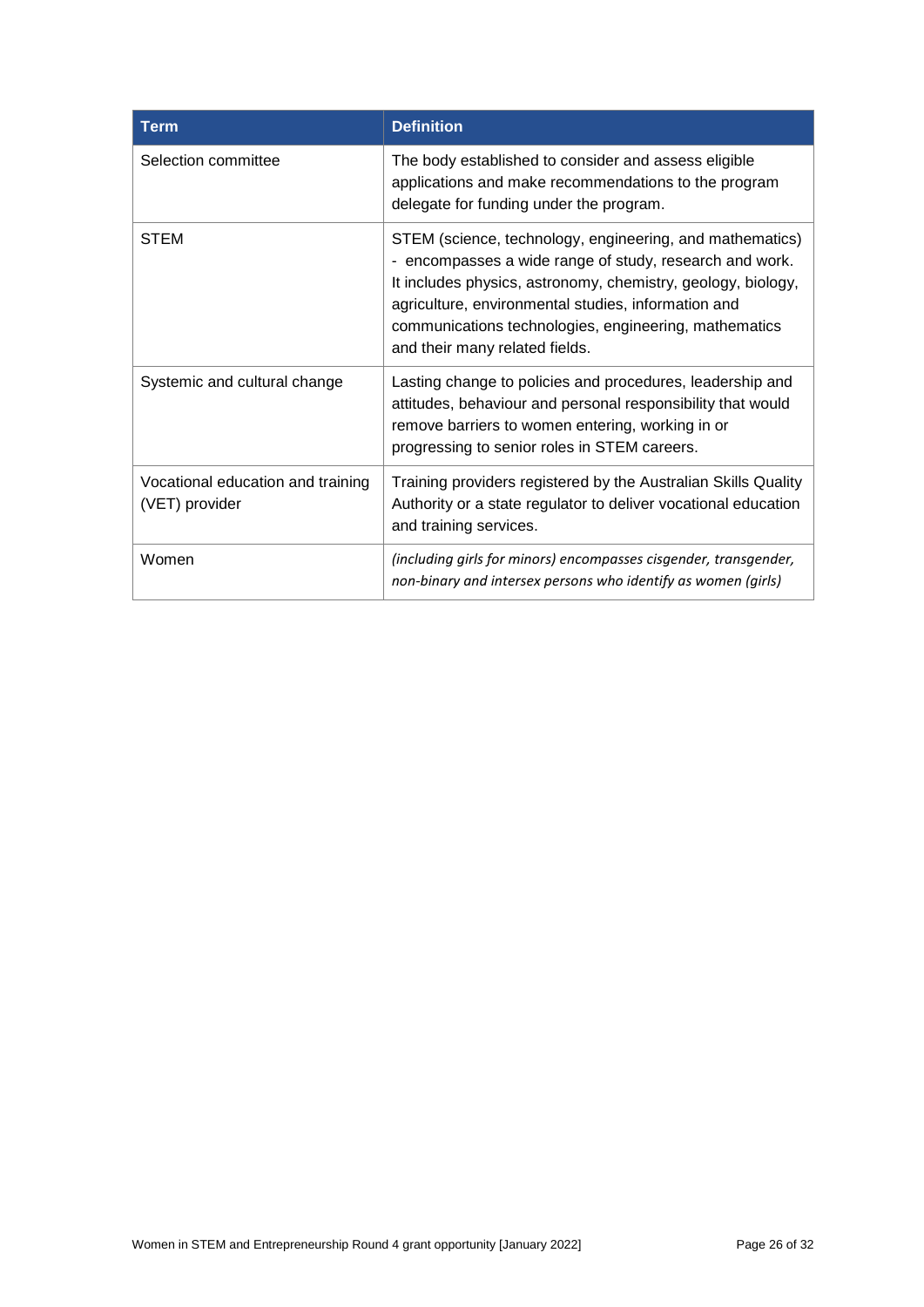# Appendix A. Eligible expenditure

This section provides guidance on the eligibility of expenditure. [We may update this guidance from time to time, so you should make sure you have the current version from the [business.gov.au](https://www.business.gov.au/) website before preparing your application.]

The Program Delegate makes the final decision on what is eligible expenditure and may give additional guidance on eligible expenditure if required.

To be eligible, expenditure must:

- be incurred by you within the project period
- be a direct cost of the project
- be incurred by you to undertake required project audit activities
- **names in the eligible expenditure quidelines.**

### **How we verify eligible expenditure**

If your application is successful, we will ask you to verify the project budget that you provided in your application when we negotiate your grant agreement. You may need to provide evidence such as quotes for major costs.

The grant agreement will include details of the evidence you may need to provide when you achieve certain milestones in your project. This may include evidence related to eligible expenditure.

If requested, you will need to provide the agreed evidence along with your progress reports.

You must keep payment records of all eligible expenditure, and be able to explain how the costs relate to the agreed project activities. At any time, we may ask you to provide records of the expenditure you have paid. If you do not provide these records when requested, the expense may not qualify as eligible expenditure.

At the end of the project, you will be required to provide an independent financial audit of all eligible expenditure from the project.

### **Labour expenditure**

Eligible labour expenditure for the grant covers the direct labour costs of employees you directly employ on the core elements of the project. We consider a person an employee when you pay them a regular salary or wage, out of which you make regular tax instalment deductions.

We consider costs for technical, but not administrative, project management activities eligible labour expenditure. However, we limit these costs to 10 per cent of the total amount of eligible labour expenditure claimed.

We do not consider labour expenditure for leadership or administrative staff (such as CEOs, CFOs, accountants and lawyers) as eligible expenditure, even if they are doing project management tasks.

Eligible salary expenditure includes an employee's total remuneration package as stated on their Pay As You Go (PAYG) Annual Payment Summary submitted to the ATO. We consider salarysacrificed superannuation contributions as part of an employee's salary package if the amount is more than what the Superannuation Guarantee requires.

The maximum salary for an employee, director or shareholder, including packaged components that you can claim through the grant is \$175,000 per financial year.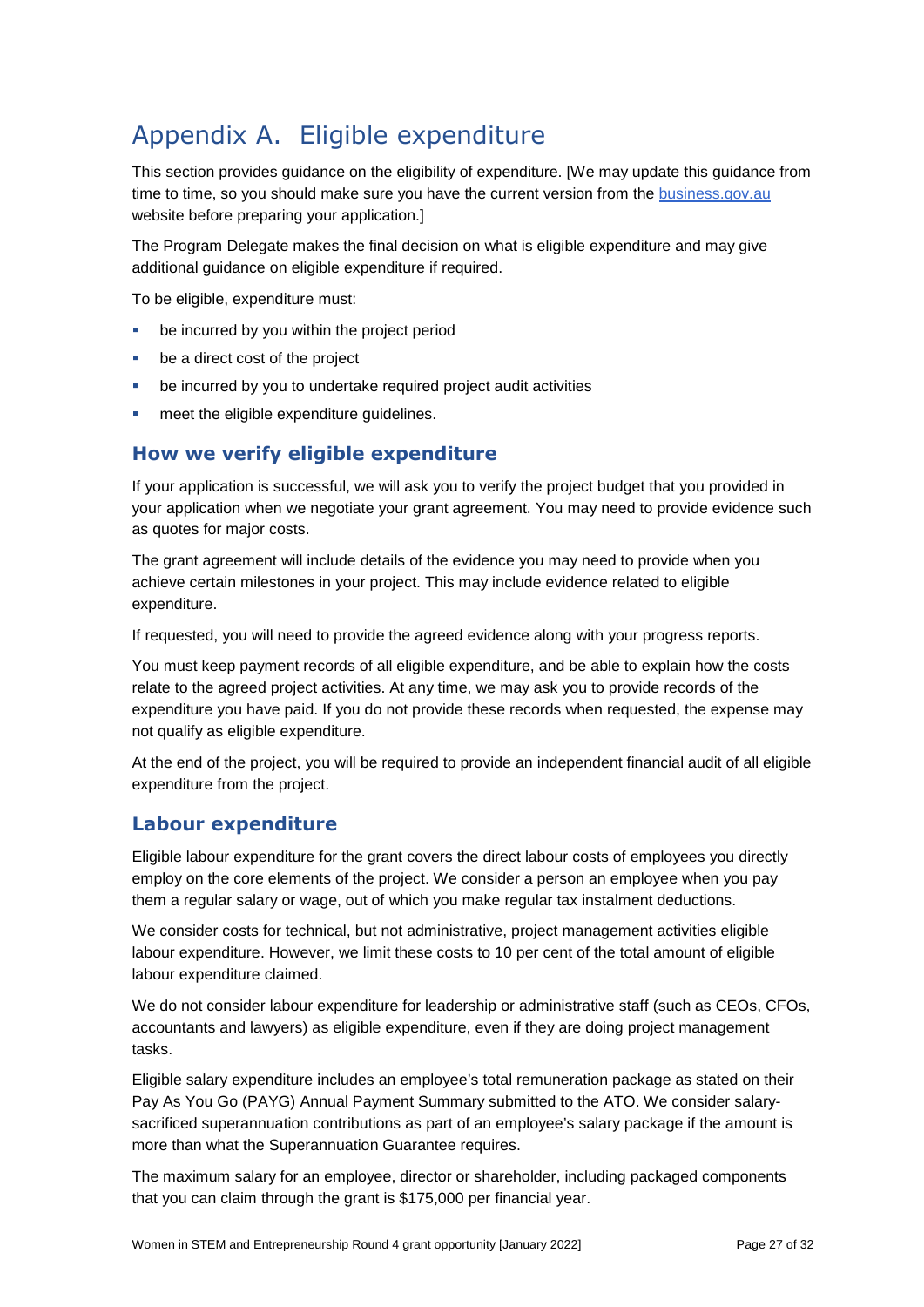For periods of the project that do not make a full financial year, you must reduce the maximum salary amount you claim proportionally.

You can only claim eligible salary costs when an employee is working directly on agreed project activities during the agreed project period.

### **Labour on-costs and administrative overhead**

You may increase eligible salary costs by an additional 30% allowance to cover on-costs such as employer paid superannuation, payroll tax, workers compensation insurance, and overheads such as office rent and the provision of computers.

You should calculate eligible salary costs using the formula below:



You cannot calculate labour costs by estimating the employee's worth. If you have not exchanged money (either by cash or bank transactions) we will not consider the cost eligible.

Evidence you will need to provide can include:

- details of all personnel working on the project, including name, title, function, time spent on the project and salary
- ATO payment summaries, pay slips and employment contracts.

#### **Contract expenditure**

Eligible contract expenditure is the cost of any agreed project activities that you contract others to do. These can include contracting:

- **another organisation**
- an individual who is not an employee, but engaged under a separate contract.

All contractors must have a written contract prior to starting any project work—for example, a formal agreement, letter or purchase order which specifies:

- $\blacksquare$  the nature of the work they perform
- the applicable fees, charges and other costs payable.

Invoices from contractors must contain:

- a detailed description of the nature of the work
- the hours and hourly rates involved
- **any specific plant expenses paid.**

Invoices must directly relate to the agreed project, and the work must qualify as an eligible expense. The costs must also be reasonable and appropriate for the activities performed.

We will require evidence of contractor expenditure that may include:

- an exchange of letters (including email) setting out the terms and conditions of the proposed contract work
- **•** purchase orders
- supply agreements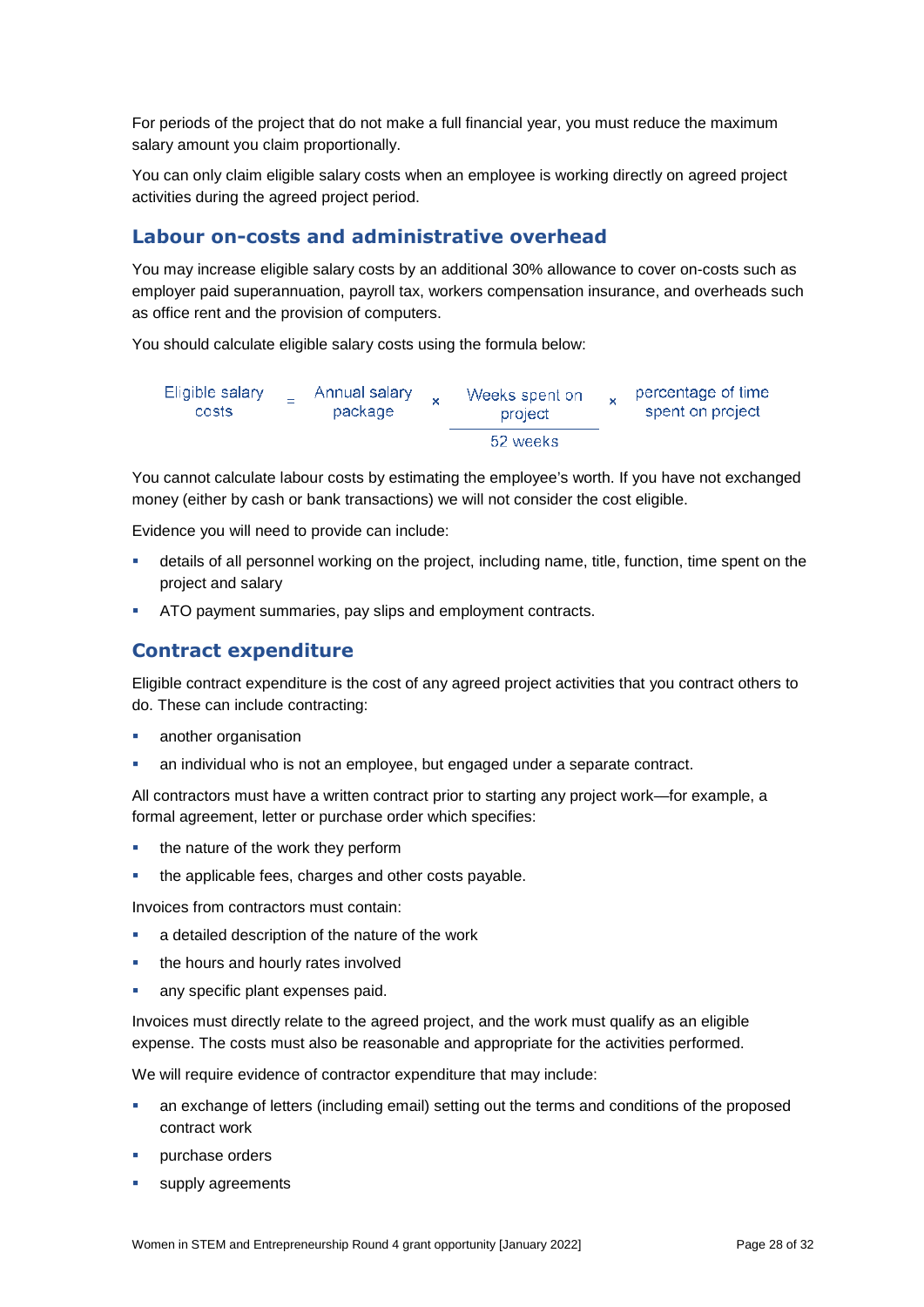invoices and payment documents.

You must ensure all project contractors keep a record of the costs of their work on the project. We may require you to provide a contractor's records of their costs of doing project work. If you cannot provide these records, the relevant contract expense may not qualify as eligible expenditure.

#### **Travel and overseas expenditure**

Eligible travel and overseas expenditure may include

- domestic travel limited to the reasonable cost of accommodation and transportation required to conduct agreed project and collaboration activities in Australia
- overseas travel limited to the reasonable cost of accommodation and transportation required in cases where the overseas travel is material to the conduct of the project in Australia.

Eligible air transportation is limited to the economy class fare for each sector travelled; where noneconomy class air transport is used only the equivalent of an economy fare for that sector is eligible expenditure. Where non-economy class air transport is used, the grantee will require evidence showing what an economy air fare costs at the time of travel.

We will consider value for money when determining whether the cost of overseas expenditure is eligible. This may depend on

- the proportion of total grant funding that you will spend on overseas expenditure
- the proportion of the service providers total fee that will be spent on overseas expenditure
- how the overseas expenditure is likely to aid the project in meeting the program objectives

Overseas travel must be at an economy rate and you must demonstrate you cannot access the service, or an equivalent service in Australia.

Eligible overseas activities expenditure is generally limited to 10 per cent of total eligible expenditure.

### **Other eligible expenditure**

Other eligible expenditures for the project may include:

- staff training that directly supports the achievement of project outcomes
- financial auditing of project expenditure
- costs you incur in order to obtain planning, environmental or other regulatory approvals during the project period. However, associated fees paid to the Commonwealth, state, territory and local governments are not eligible
- **EXECTS COSTS of developing and delivering in workshops, conferences, networking events and other** forums (including travel costs for key participants)
- costs of developing and delivering education and professional development activities including courses and training
- costs of developing and distributing educational materials, curriculum content, toolkits or similar
- costs associated with industry transformation activities for a particular sector
- research costs to help support the project outcomes
- communication and promotional costs directly related to the project
- costs incurred in conducting the evaluation of your project.

Other specific expenditures may be eligible as determined by the Program Delegate.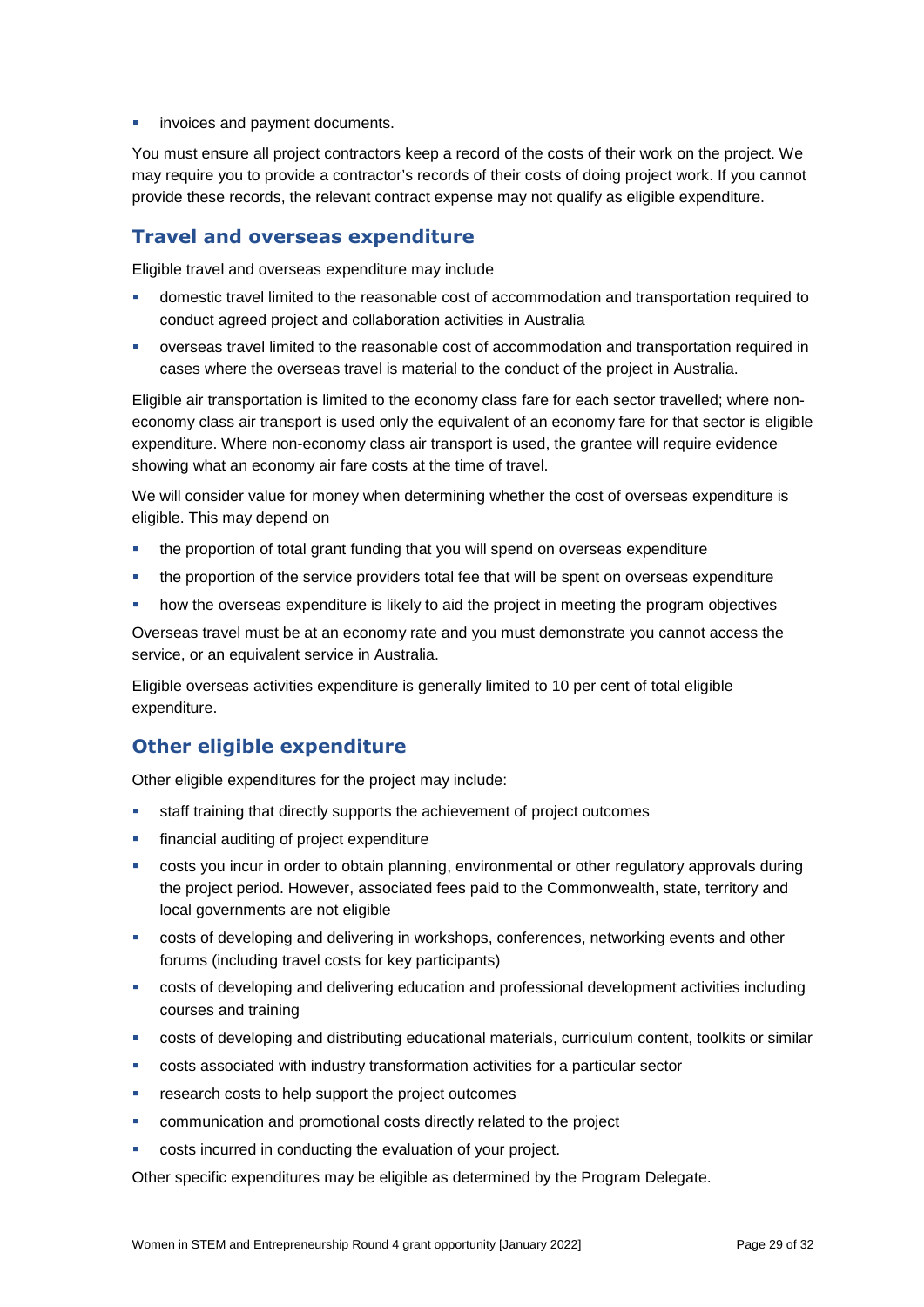Evidence you need to supply can include supplier contracts, purchase orders, invoices and supplier confirmation of payments.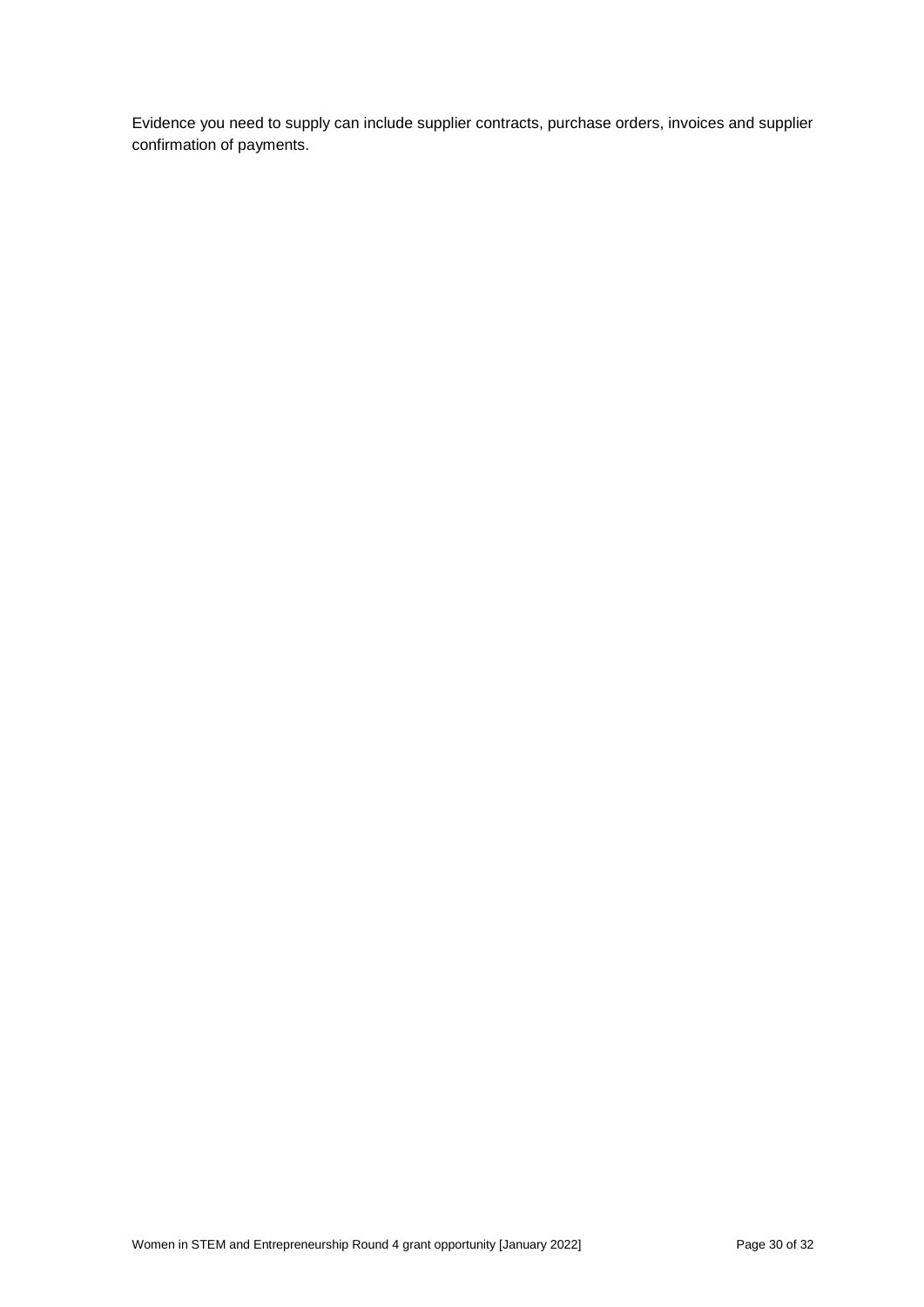# Appendix B. Ineligible expenditure

This section provides guidance on what we consider ineligible expenditure. [We may update this guidance from time to time, so you should make sure you have the current version from the business.gov.au website before preparing your application.]

The Program Delegate may impose limitations or exclude expenditure, or further include some ineligible expenditure listed in these guidelines in a grant agreement or otherwise by notice to you.

Examples of ineligible expenditure include:

- **F** research not directly supporting eligible activities
- activities, equipment or supplies that are already being supported through other sources
- costs incurred prior to us notifying you that the application is eligible and complete
- any in-kind contributions
- **financing costs, including interest**
- capital expenditure for the purchase of assets such as office furniture and equipment, motor vehicles, computers, printers or photocopiers and the construction, renovation or extension of facilities such as buildings and laboratories
- costs involved in the purchase or upgrade/hire of software (including user licences) and ICT hardware (unless it directly relates to the project)
- costs such as rental, renovations and utilities
- non-project-related staff training and development costs
- **EXED** insurance costs (the participants must effect and maintain adequate insurance or similar coverage for any liability arising as a result of its participation in funded activities)
- **debt financing**
- costs related to obtaining resources used on the project, including interest on loans, job advertising and recruiting, and contract negotiations
- depreciation of plant and equipment beyond the life of the project
- maintenance costs
- costs of purchasing, leasing, depreciation of, or development of land
- infrastructure development costs, including development of road, rail, port or fuel delivery networks beyond the manufacturing site
- site preparation activities which are not directly related to, or for, the main purpose of transitioning to higher value and/or niche manufacturing
- opportunity costs relating to any production losses due to allocating resources to the agreed grant project
- costs of manufacturing production inputs
- **•** routine operational expenses, including communications, accommodation, office computing facilities, printing and stationery, postage, legal and accounting fees and bank charges
- costs related to preparing the grant application, preparing any project reports (except costs of independent audit reports we require) and preparing any project variation requests
- travel or overseas costs that exceed 10% of total project costs except where otherwise approved by the Program Delegate.